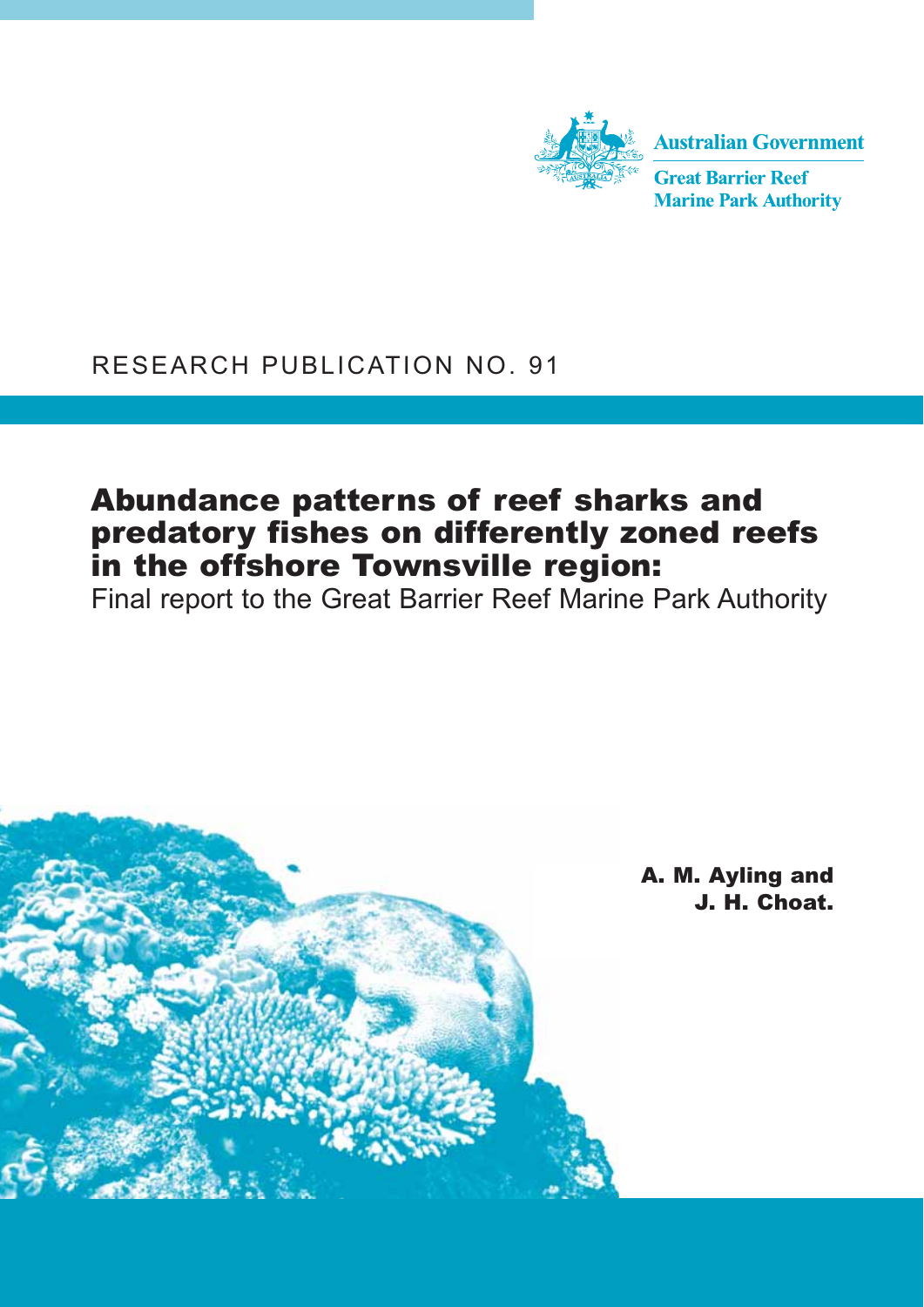# RESEARCH PUBLICATION NO. 91

# Abundance patterns of reef sharks and predatory fishes on differently zoned reefs in the offshore Townsville region:

Final report to the Great Barrier Reef Marine Park Authority

August 2008

# A. M. Ayling<sup>1</sup> and J. H. Choat<sup>2</sup>

1 Sea Research 20 Rattray Ave Hideaway Bay Qld 4800

2 School of Marine and Tropical Biology James Cook University, Qld 4811



**Australian Government Great Barrier Reef Marine Park Authority** 





Sea Research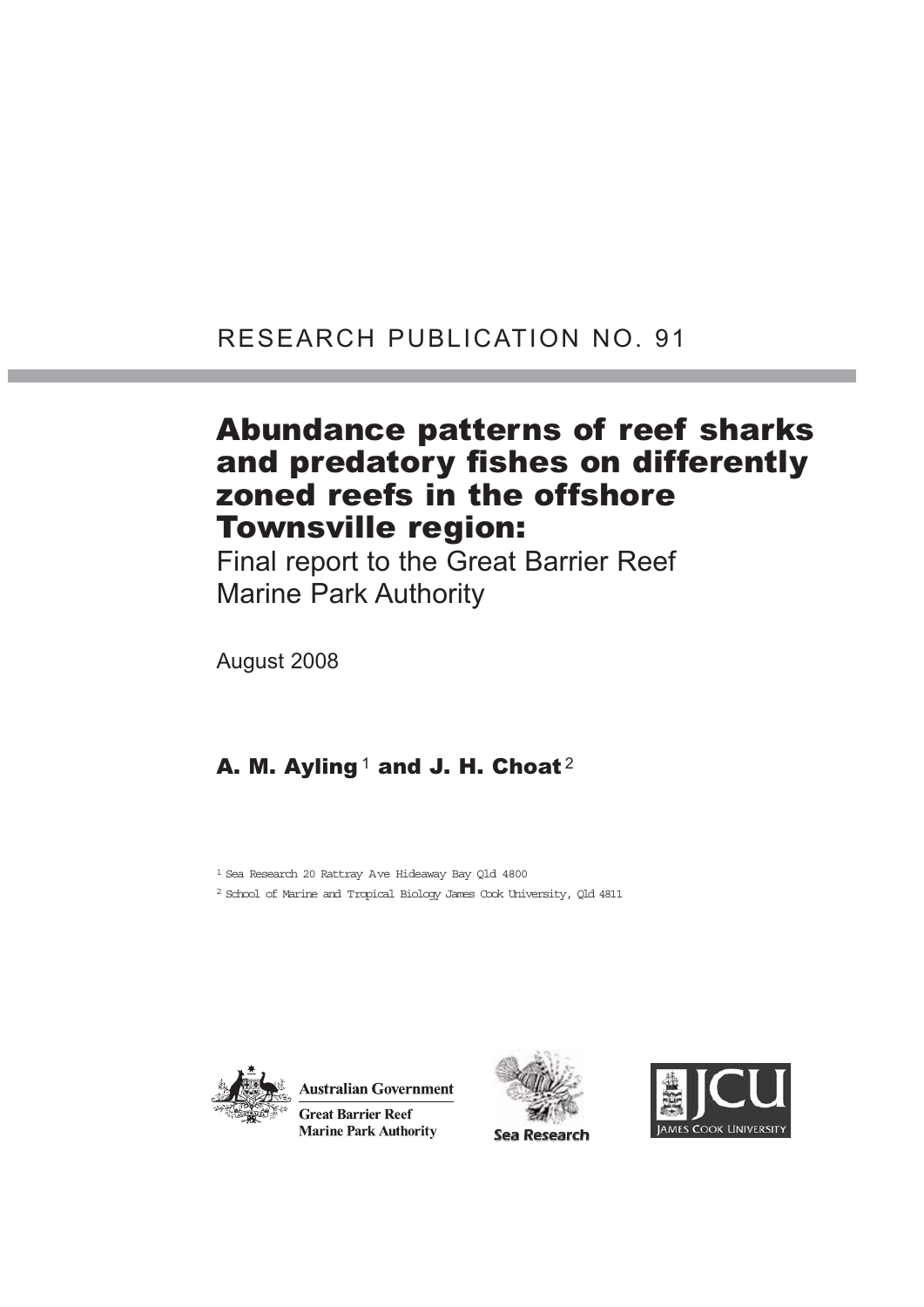© Commonwealth of Australia 2008

Published by the Great Barrier Reef Marine Park Authority

ISBN 978 1 876945 77 0 (pdf)

This work is copyright. Apart from any use as permitted under the *Copyright Act 1968*, no part may be reproduced by any process without the prior written permission of the Great Barrier Reef Marine Park Authority.

This report should be cited as: Ayling A.M. and Choat J.H. (2008) Abundance patterns of reef sharks and predatory fishes on differently zoned reefs in the offshore Townsville region: Final Report to the Great Barrier Reef Marine Park Authority, Research Publication No. 91, Great Barrier Reef Marine Park Authority, Townsville (32pp)

#### **The National Library of Australia Cataloguing-in-Publication entry :**

Ayling, Tony, 1947-

Abundance patterns of reef sharks and predatory fishes on differently zoned reefs in the offshore Townsville region [electronic resource] : final report to the Great Barrier Reef Marine Park Authority / A. M. Ayling ; J. H. Choat.

ISBN 978 1 876945 77 0 (pdf)

Research publication (Great Barrier Reef Marine Park Authority : Online) ; no. 91.

Bibliography.

Sharks--Queensland--Townsville Region. Sharks--Geographical distribution. Fishes--Queensland--Townsville Region. Fishes--Geographical distribution. Choat, J. H. Great Barrier Reef Marine Park Authority.

597.34099436

#### **DISCLAIMER**

The views and opinions expressed in this publication are those of the authors and do not necessarily reflect those of the Australian Government. While reasonable effort has been made to ensure that the contents of this publication are factually correct, the Commonwealth does not accept responsibility for the accuracy or completeness of the contents, and shall not be liable for any loss or damage that may be occasioned directly or indirectly through the use of, or reliance on, the contents of this publication.

#### **Requests and inquiries concerning reproduction and rights should be addressed to:**



#### **Australian Government**

**Great Barrier Reef Marine Park Authority** 

Director, Communication and Education Group 2-68 Flinders Street PO Box 1379 TOWNSVILLE QLD 4810 Australia Phone: (07) 4750 0700 Fax: (07) 4772 6093 info@gbrmpa.gov.au

#### **Comments and inquiries on this document are welcome and should be addressed to:**

Director, Sustainable Fishing Group info@gbrmpa.gov.au

**www.gbrmpa.gov.au**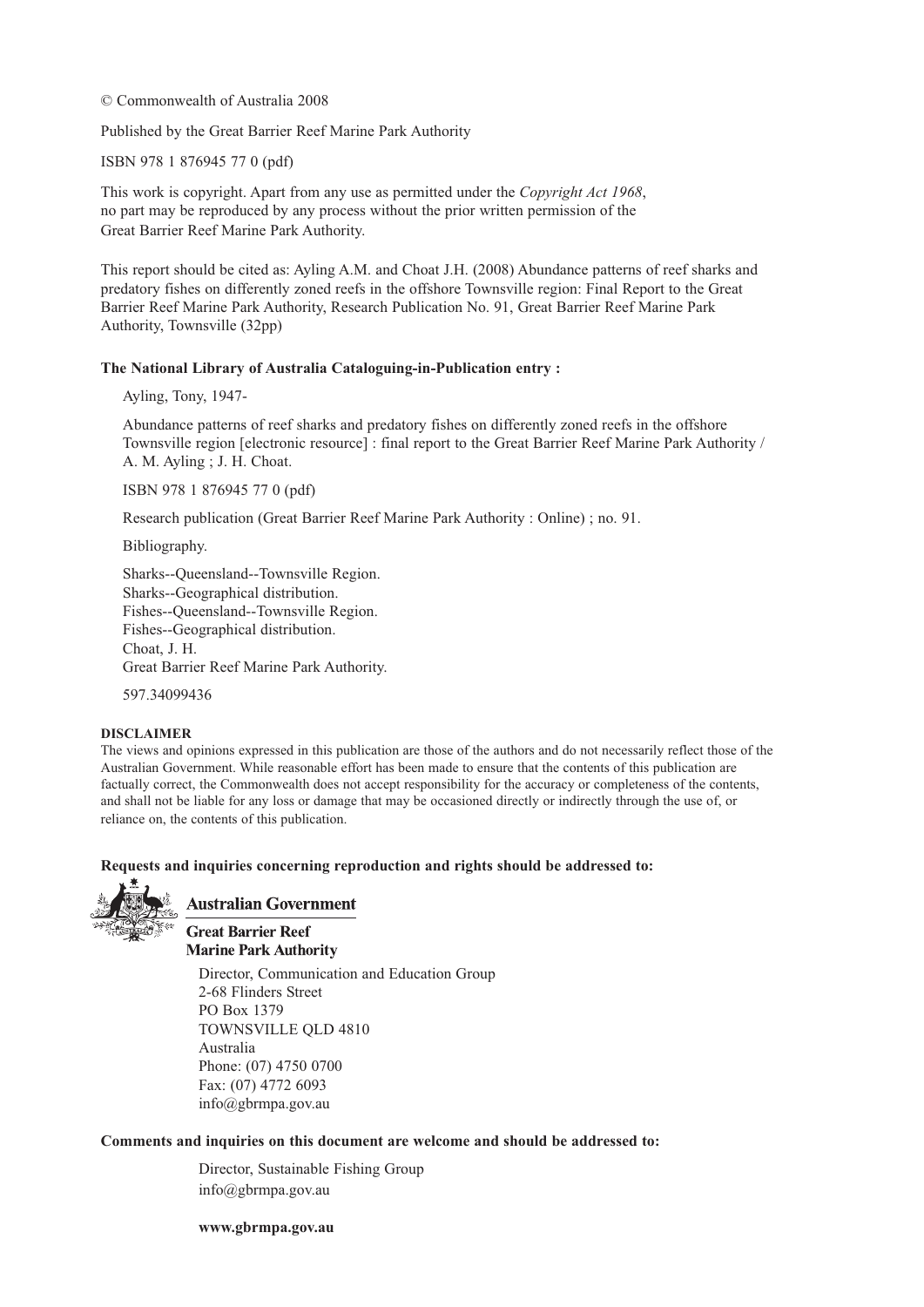# **CONTENTS**

### **FIGURES**

|    | 1. Location of study reefs: Great Barrier Reef Marine Park zoning prior to 2003 8  |  |
|----|------------------------------------------------------------------------------------|--|
| 2. | Location of study reefs: Great Barrier Reef Marine Park zoning plan 2003  9        |  |
| 3. | Abundance summary for whitetip reef sharks in the different Marine Park zones. 15  |  |
| 4. | Abundance summary for grey reef sharks in the different Marine Park zones 15       |  |
| 5. | Abundance summary for total sharks in the different Marine Park zones  16          |  |
| 6. | Mean density of all sharks on the eight offshore Townsville survey reefs  16       |  |
| 7. | Abundance summary of total Plectropomus leopardus in the different Marine          |  |
| 8. | Abundance summary of adult <i>Plectropomus leopardus</i> in the different Marine   |  |
| 9. | Abundance summary of total <i>Plectropomus laevis</i> in the different Marine Park |  |
|    | 10. Abundance summary of adult Plectropomus laevis in the different Marine Park    |  |
|    |                                                                                    |  |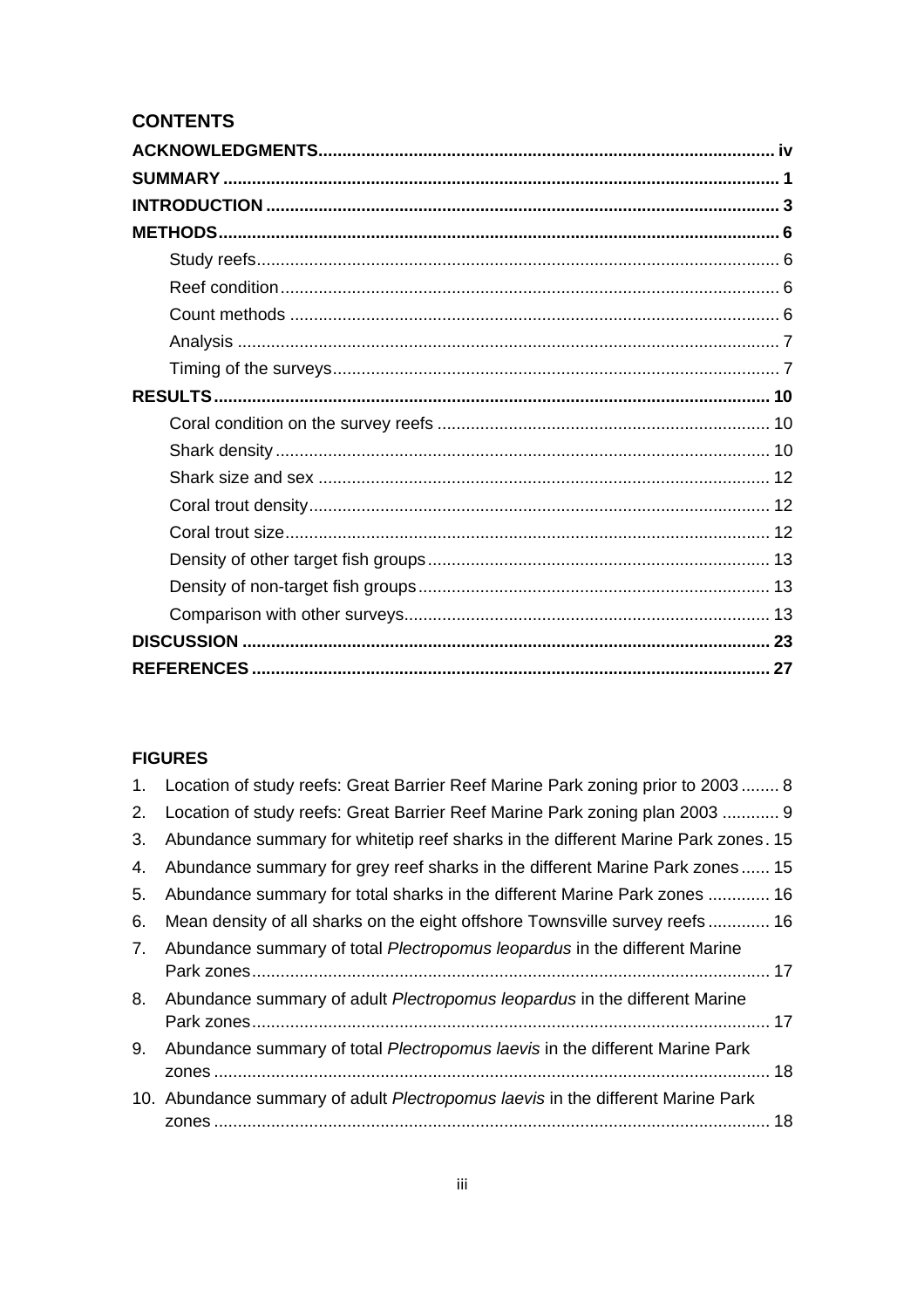| 11. Abundance summary of total Lethrinus miniatus in the different Marine Park                                                                                       |    |
|----------------------------------------------------------------------------------------------------------------------------------------------------------------------|----|
|                                                                                                                                                                      |    |
| 12. Abundance summary of total Lutjanids in the different Marine Park zones 19                                                                                       |    |
| 13. Comparison of whitetip reef shark density on Townsville reefs with that on the                                                                                   |    |
| 14. Comparison of grey reef shark density on Townsville reefs with that on the                                                                                       |    |
| 15. Comparison of whitetip reef shark density between the Townsville reefs and                                                                                       |    |
| 16. Comparison of grey reef shark density between the Townsville reefs and other                                                                                     |    |
| 17. Comparison of <i>Plectropomus leopardus</i> density from the present survey with<br>that recorded during the 2004-05 Effects of Line Fishing surveys on offshore |    |
| 18. Comparison of cross shelf patterns of Plectropomus leopardus density from the<br>present survey with those from comprehensive surveys made in the Central        | 22 |

### **TABLES**

## **ACKNOWLEDGMENTS**

Excellent logistic help for this survey was provided by the crew of the James Cook University charter boat the James Kirby. Our sincere thanks to Don and Danny. Discussions with Rachel Pears of the GBRMPA helped develop this project. Rachel Pears and Avril Ayling also provided invaluable help in the field. Angus Thompson generously assisted with the analyses. Input from Rachel Pears and three anonymous reviewers helped improve and clarify this report.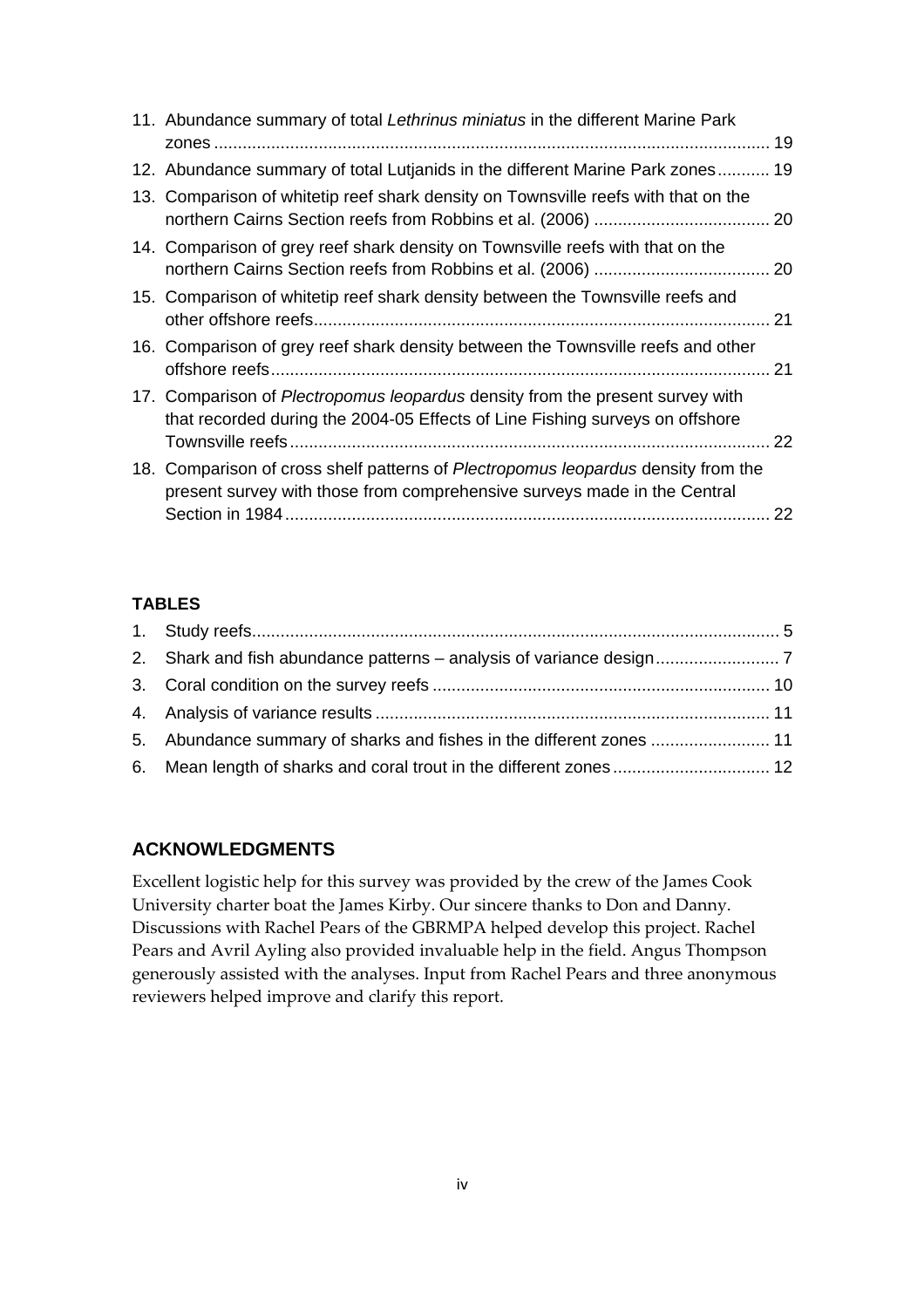## **SUMMARY**

Robbins et al. (2006) suggested that reef shark populations on the Great Barrier Reef, northern Australia, are in a state of collapse. They reported densities of reef sharks on two no‐go Preservation Zone reefs (pink reefs) five to 40 times greater than those on supposed no-take Marine National Park zoned reefs (green reefs). To see if similar shark abundance patterns were present in other Great Barrier Reef regions we counted sharks and other large predatory fishes on two pink reefs in the offshore Townsville region as well as on three nearby green reefs and three fished Habitat Protection zone reefs (blue reefs).

Sharks were counted in six 500 x 20 m transects on the slope of each reef during late March 2008. Densities of whitetip reef sharks (*Triaenodon obesus*) were twice as high on green reefs as on blue reefs but were twice as high on pink reefs as on green reefs. Similarly, grey reef sharks (*Carcharhinus amblyrhynchos*) were four times as abundant on green reefs as on blue reefs, but twice as abundant on pink reefs as on green reefs. We also recorded the abundance of large teleost reef fishes during all counts. There were similar patterns in the density of the common coral trout (*Plectropomus leopardus*), with 1.5 times as many coral trout on green reefs as on blue reefs but 2.5 times as many on pink reefs compared with green reefs.

Both pink reefs and green reefs are no-take areas and, given a similar zoning history, should support similar densities of sharks and coral trout assuming the reefs are similar in ecology, structure, shelf position and latitude. We found numbers of sharks on reefs open to fishing (blue) are heavily depleted compared to more protected (green and pink) reefs. The pink reef – green reef discrepancies found in the present study were not as extreme as those reported by Robbins et al. (2006) but they are still substantial.

We suggest that these observed density differences in reef sharks and targeted fishes between the supposed no-take green reefs and the no-go pink reefs are likely to reflect real differences in fishing effort rather than differences in shark and fish behaviour between the different zones. We also think that differences in reef type, habitat structure and shelf position for the Townsville survey reefs would be more likely to increase shark and target fish densities on the green and blue reefs relative to the pink reefs rather than to be the driving force behind the observed density differences.

Historically, there has been a degree of non‐compliance with green zones in the Marine Park. It is still an open question as to whether compliance effectiveness has improved substantially following rezoning of the Marine Park under the Representative Area Program (RAP) in 2004. Effective compliance will be essential for the re-zoning to have a positive effect on shark populations. Reef managers need to acknowledge that green reefs have not been, and are still unlikely to be, totally effective in excluding fishing effort. Strong deterrent messages and educational campaigns are recommended to improve compliance.

Given the conservative life-history characteristics of reef sharks (e.g. slow growth rate, low fecundity) they are likely to be much more vulnerable to low levels of illegal fishing than major fisheries target species such as coral trout. Conservative life histories also mean that effective conservation measures would take several decades to result in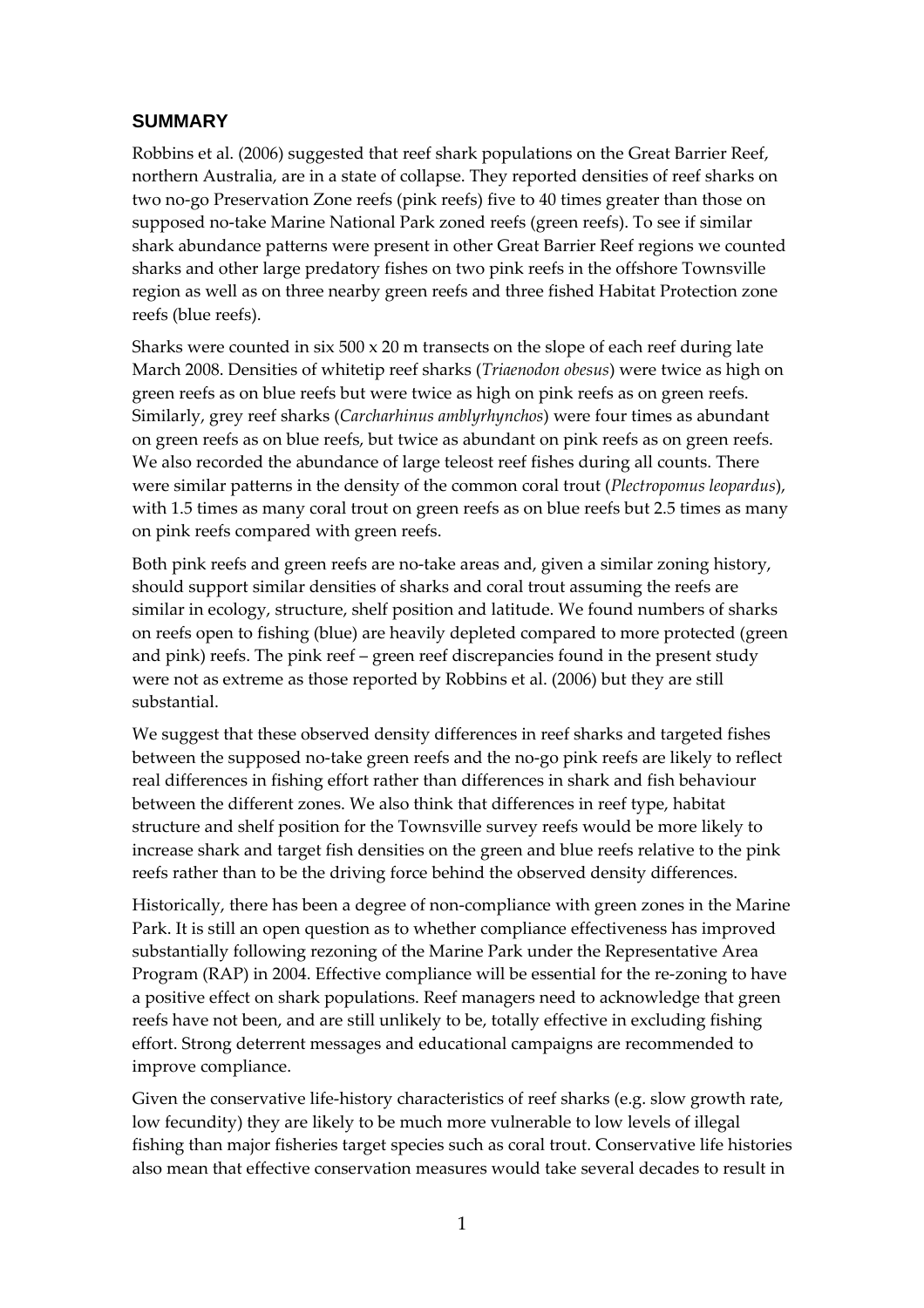tangible increases in reef shark populations (Robbins et al. 2006). We suggest that several future, more comprehensive surveys of reef sharks in other areas of the Great Barrier Reef would be important in helping managers to assess trends in reef shark abundances and the extent of non‐compliance on green reefs.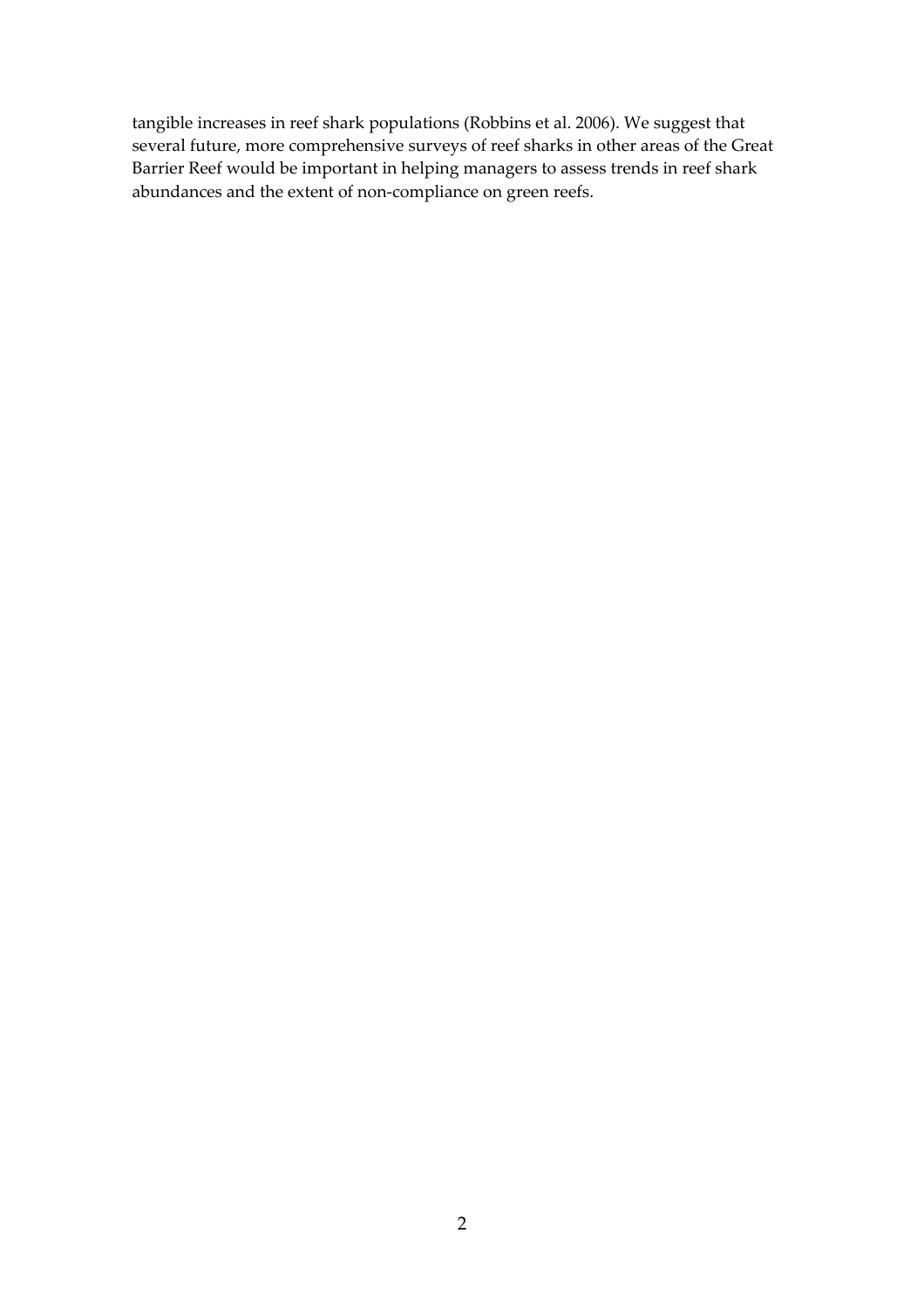### **INTRODUCTION**

There has been growing public and media concern over recent years that sharks worldwide are being overfished (Stevens et al. 2000, Baum et al. 2003, Clarke et al. 2006, Myers et al. 2007). Many shark species have been assessed as facing a high risk of extinction under IUCN Red List criteria. Reef sharks on the Great Barrier Reef, Australia, have been increasingly caught commercially in recent years (Gribble et al. 2005, Rose et al. 2003) and are also killed by recreational fishers (Henry and Lyle 2003).

Robbins et al. (2006) reported the on‐going collapse of populations of the two most abundant of the reef sharks: the whitetip reef shark (*Triaenodon obesus*) and the grey reef shark (*Carcharhinus amblyrhynchos*). Their study was based on counts of shark density on two pink reefs near Lizard Island to the north of Cooktown on the Great Barrier Reef (14°S latitude) and on a selection of green and blue reefs. Robbins et al. (2006) found 10 times as many whitetip reef sharks on pink reefs compared to blue reefs and 40 times as many grey reef sharks, but no significant differences in shark populations between blue reefs and green reefs. They suggested that differences in compliance effectiveness with no‐take designations between pink and green reefs were the main reason for this discrepancy between the two types of no-take zones. They carried out life history studies which supported their contention that reef shark populations on the Great Barrier Reef are in sharp decline.

Given the suggestion that no-take green zones were not effective in conserving shark populations on the Great Barrier Reef, the Great Barrier Reef Marine Park Authority (GBRMPA) was interested in patterns of shark and fish abundances across zones in another region of the Great Barrier Reef. We were asked to use the same count technique to survey shark and large fish numbers on eight reefs in the offshore Townsville region. This included two pink reefs and three green reefs that had not changed zoning since the Central Section of the Great Barrier Reef Marine Park was first gazetted in 1987 and set in an extensive green zone, and three blue reefs. The survey was based on six replicate counts carried out on the slope around each reef.

Underwater visual counts of sharks and/or large predatory fishes such as coral trout have been made on the Great Barrier Reef and other offshore Australian reefs as part of a number of other studies (Robbins et al. 2006, Mapstone et al. 2004, Choat 2004, Choat et al. 2006, Choat et al 2007, A.M. Ayling unpublished data). We were also interested in comparing the Townsville count results with these other surveys to compare observed shark and fish densities with those from other regions. As the same observer (A.M. Ayling) carried out the counts for most of these studies such comparisons are useful and will have minimal bias. The comparison could also provide useful information on the relative performance of different count techniques.

The study sought to answer a number of questions:

- Was the density of reef sharks on pink reefs higher than on green and blue reefs?
- Was the density of reef sharks on green reefs higher than on blue reefs?
- Was the pattern of density of target fish species on the survey reefs similar to those observed for reef sharks?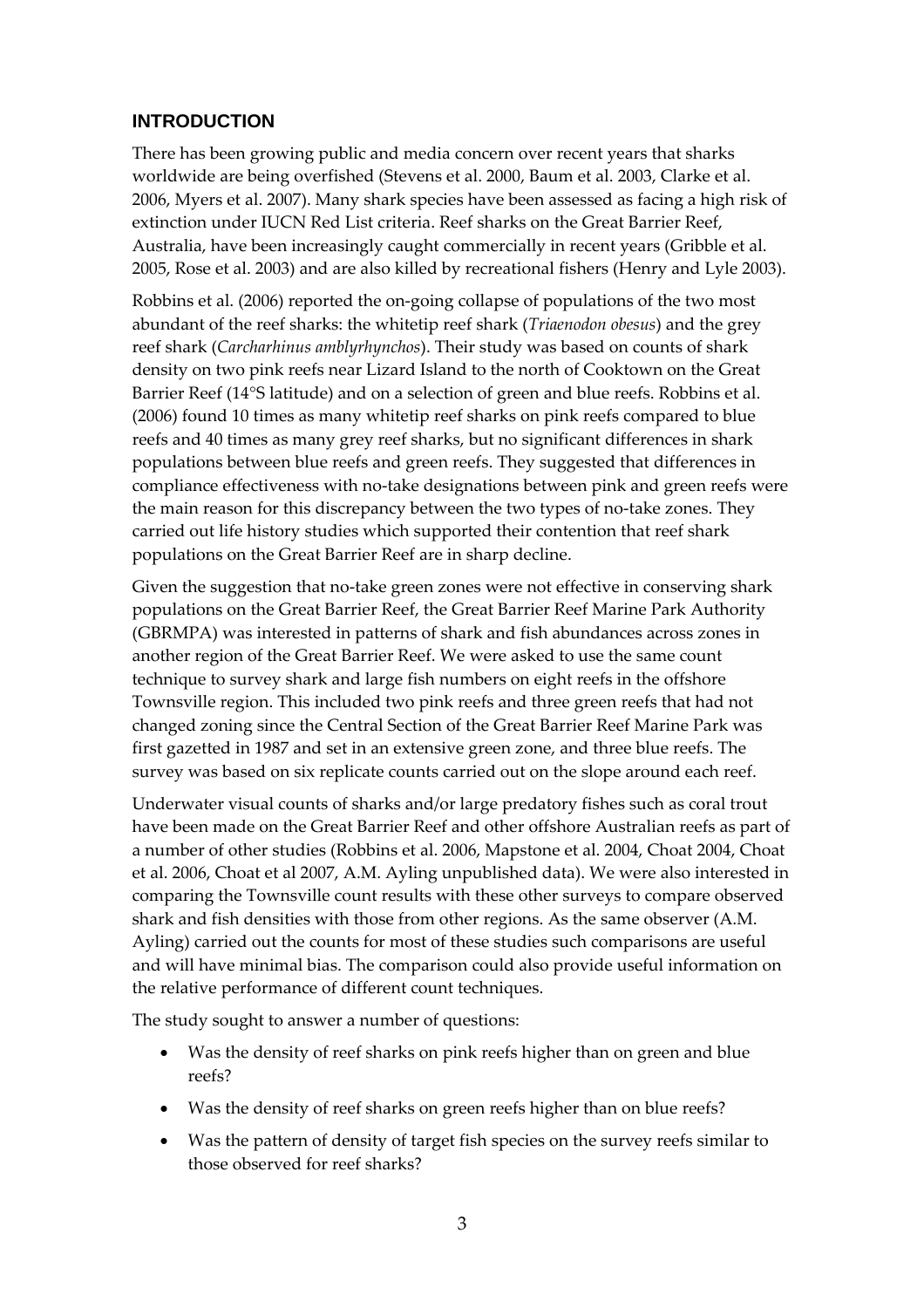- Was the pattern of density of non-target fish species on the survey reefs similar to those observed for reef sharks?
- How did reef shark and target fish density on the offshore Townsville reefs compare with that recorded in other Great Barrier Reef and offshore Australian regions?
- How did the long timed swim count technique compare with other methods in assessing target fish populations?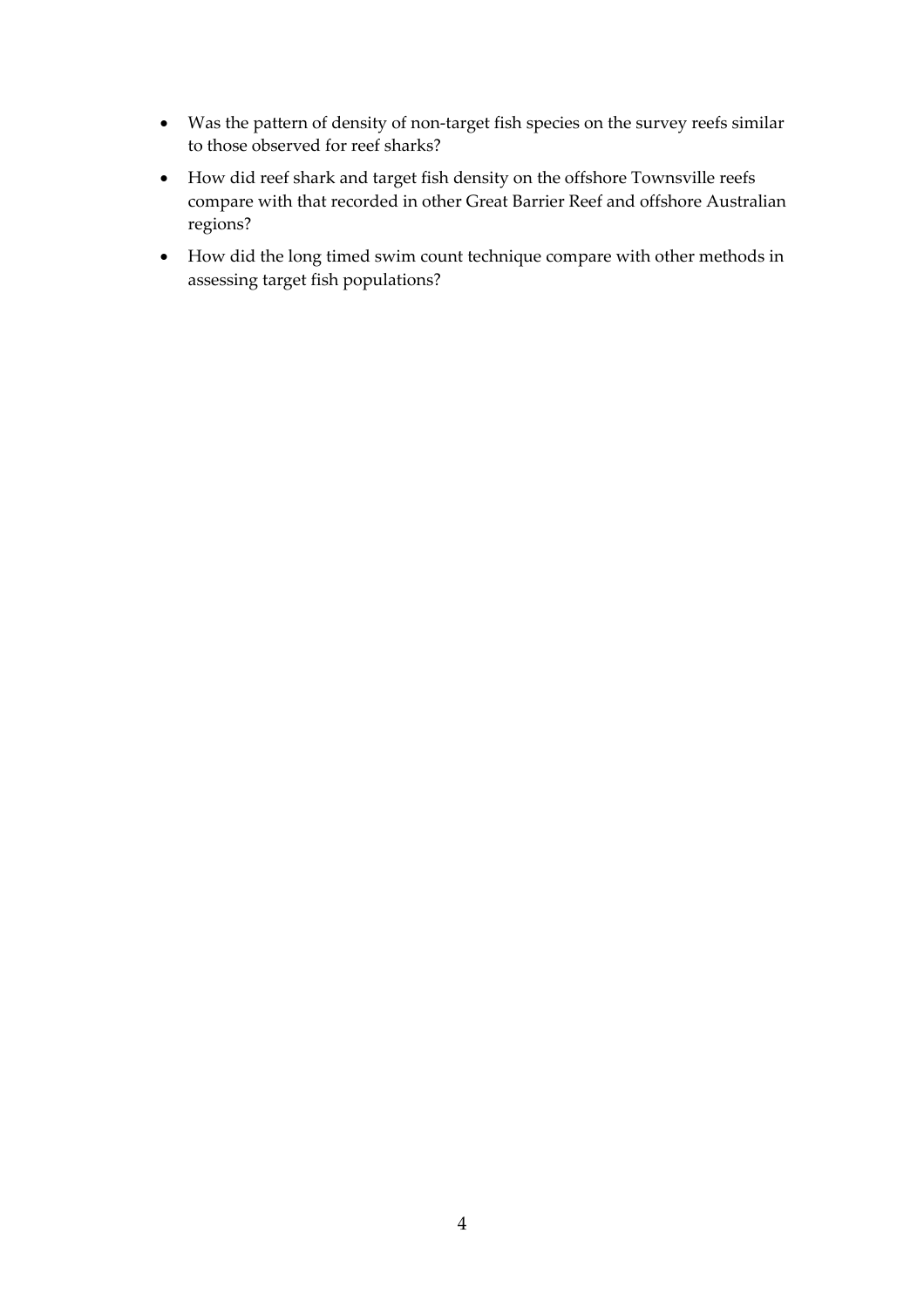#### **Table 1.** Study Reefs.

| <b>Reef</b> | Zoning*                          | Latitude | Longitude        | Length<br>(km) | Width<br>(km) | Reef type | <b>Shelf position</b> | Mean<br>underwater<br>visibility |
|-------------|----------------------------------|----------|------------------|----------------|---------------|-----------|-----------------------|----------------------------------|
| Centipede   | <b>Habitat Protection - Blue</b> | 18°44'   | 147°33'          | 8.8            | 4.0           | Lagoonal  | 0.72                  | 20m                              |
| Chicken     | <b>Habitat Protection - Blue</b> | 18°40'   | 147°43'          | 3.1            | 2.2           | Lagoonal  | 0.82                  | 24m                              |
| Grub        | <b>Habitat Protection - Blue</b> | 18°38'   | 147°26'          | 6.0            | 3.0           | Lagoonal  | 0.72                  | 23m                              |
| Bowl        | Marine National Park - Green     | 18°30'   | 147°33'          | 9.2            | 2.5           | Lagoonal  | 0.90                  | 26m                              |
| Dip         | Marine National Park - Green     | 18°25'   | $147^{\circ}27'$ | 3.2            | 2.2           | Platform  | 0.95                  | 34m                              |
| Glow        | Marine National Park - Green     | 18°32'   | $147^{\circ}24'$ | 1.9            | 1.0           | Platform  | 0.79                  | 28m                              |
| Cotton      | Preservation - Pink              | 18°29'   | 147°24'          | 0.9            | 0.8           | Shoal     | 0.83                  | 34m                              |
| Arc         | Preservation - Pink              | 18°31'   | 147°27'          | 0.7            | 0.5           | Platform  | 0.85                  | 34m                              |

#### \*Zoning:

Habitat Protection – Blue (Robbins et al. 2006: open fishing) Marine National Park – Green (Robbins et al. 2006: no‐take) Preservation Zone – Pink (Robbins et al. 2006: no entry).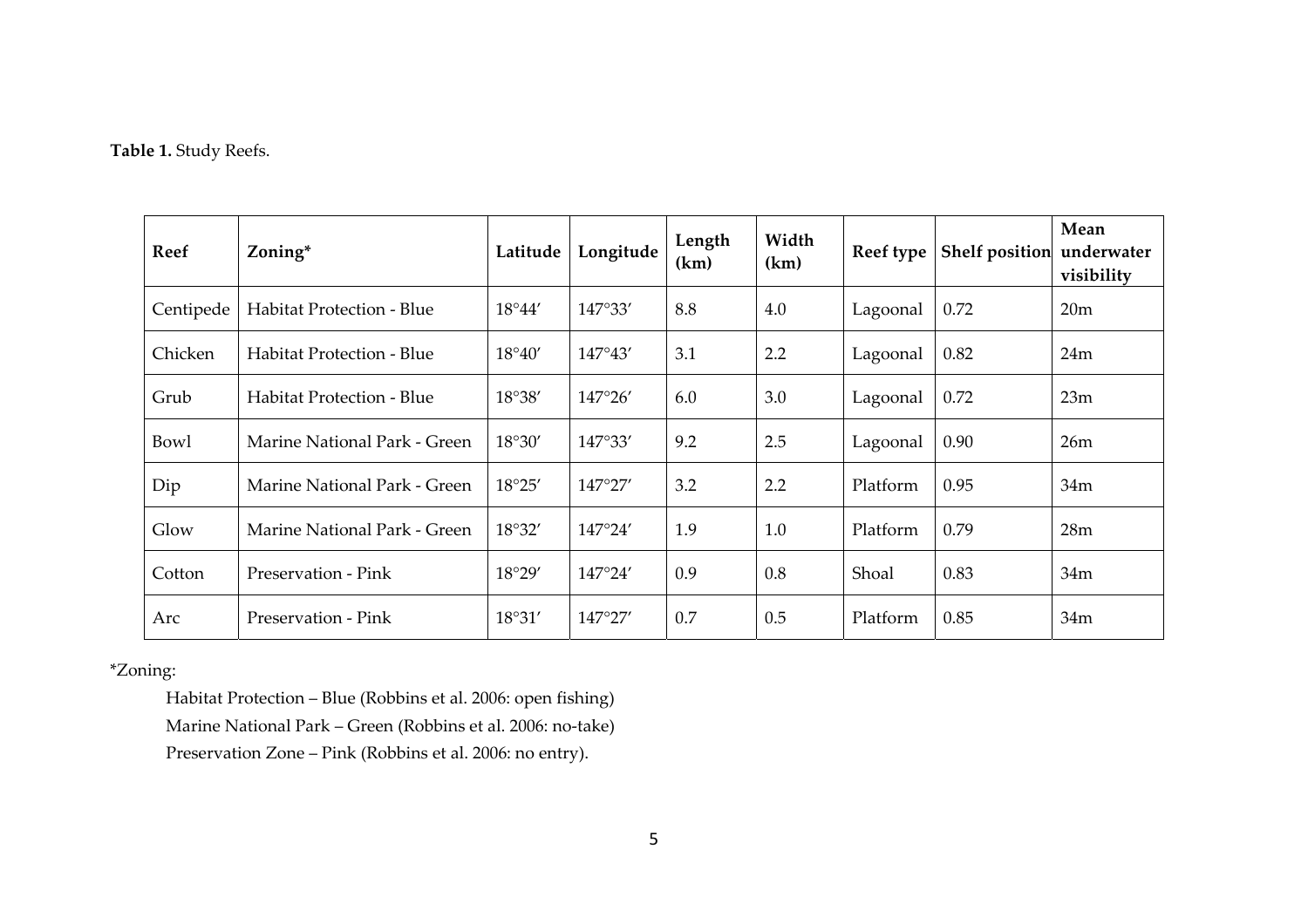## **METHODS**

### **Study reefs**

Eight reefs were selected in the offshore Townsville region that had stable zoning since the Central Section of the Marine Park was first created in 1987 (figure 1). Three reefs were zoned Habitat Protection Zone (blue reefs) and were open to line fishing, three reefs were Marine National Park Zones (green reefs) and were closed to fishing but able to be visited and two reefs were Preservation Zones (pink reefs) that are no‐go zones closed for all activities except emergency anchoring and a limited number of permitted research programs (table 1, figure 1). The area of Marine National Park that included the pink and green study reefs had been extended with the RAP changes in 2004 to include four extra reefs and about double the total area (figure 2).

The survey reefs differed considerably in size and type. Size ranged from Arc, which is only 0.7 kilometre long to Bowl which has a length of over 9 km (table 1). Some of the reefs were lagoonal, with an extensive back reef bommie field while others were platform reefs with a steep reef slope on the back reef edge and very few bommies. Cotton was a shoal, lacking a true reef flat, with an undulating reef top 1‐5 m below Australian Height Datum (AHD).

A shelf position index was calculated for each reef by measuring the distance from the reef to the shore and from the reef to the edge of the shelf. An index of 0 indicates a coastal fringing reef and an index of 1 indicates an offshore reef at the shelf edge. Most of these reefs are on the outer shelf with shelf positions ranging from 0.72 to 0.95 (table 1).

#### **Reef condition**

To get some idea of the condition of coral communities on each reef an estimate of per cent live coral cover was made in an estimated 10 m square beneath the observer at approximately 5 minute intervals during each shark count. This gave a total of 10 estimates in each hectare count and 60 estimates per reef.

#### **Count methods**

Counts were made over a set time of 45 minutes. The observer maintained a steady swimming rate during each count and covered an approximate linear distance of 500 m. Target sharks and fishes observed within an estimated 10 m each side of the observer were recorded giving an estimated count width of 20 m. Distance swum was confirmed for five counts by GPS measurements and was in all cases within 20 m of 500 m. Each count therefore covered an estimated area of one hectare.

The observer swam 2-6 m above the bottom, constantly scanning around for sharks and large fishes. For the first half of the 45 min count, the observer swam at a depth of 8‐12 m covering a count depth range on the reef slope from 8 to over 20 m. On the return sweep, for the second half of the count, the observer moved closer to the reef edge, swimming at a depth of 5‐6 m and counting in a depth range of from 0‐8 m. Linear separation of the centres of the two sweeps was usually over 50 m but on reef sections with a relatively steep slope the outward and return count strips were sometimes contiguous.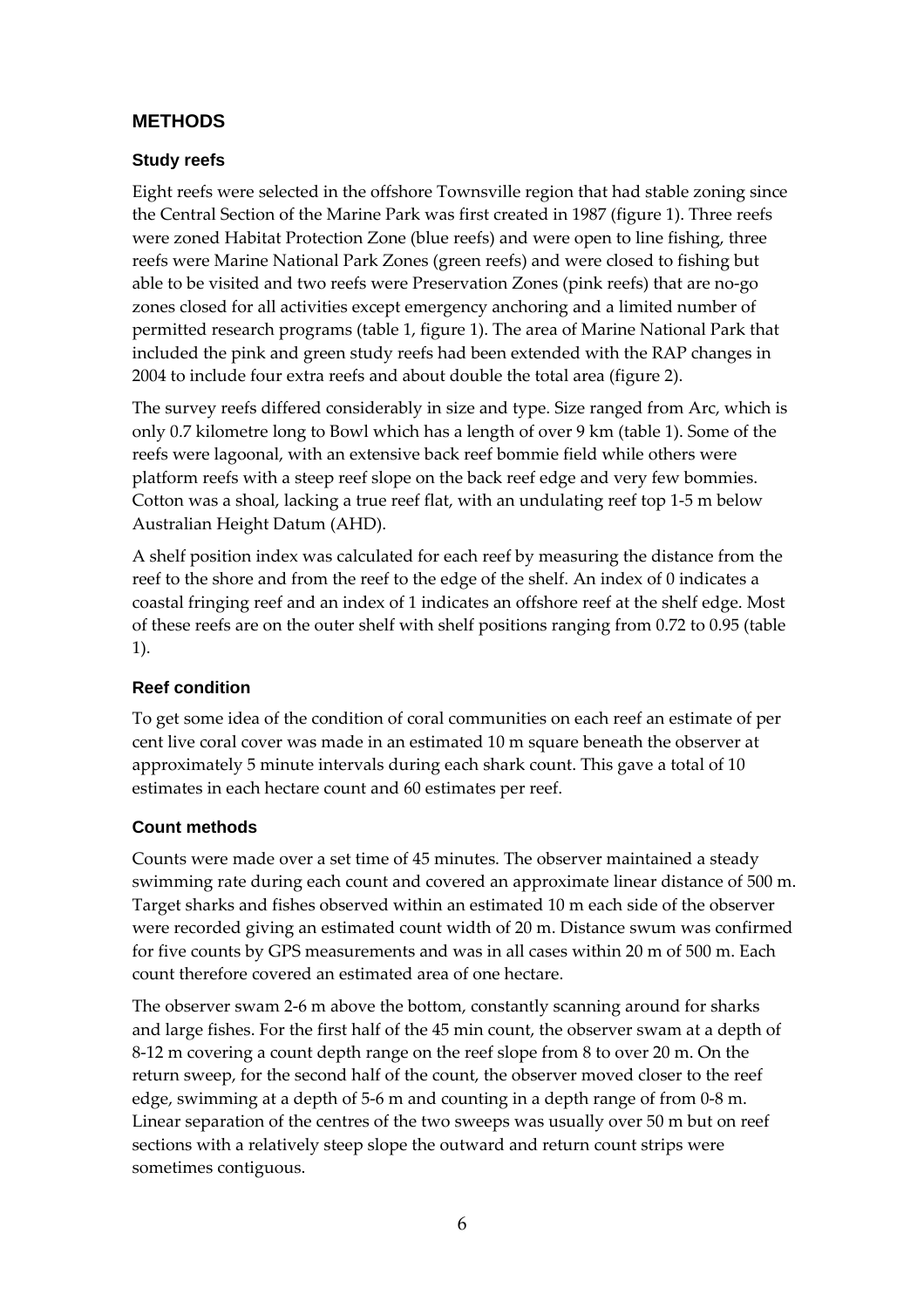All sharks normally found in open water were counted, including whitetip reef sharks *Triaenodon obesus*, grey reef sharks *Carcharhinus amblyrhynchos*, blacktip reef sharks *C. melanopterus* and silvertip sharks *C. albimarginatus*. The characteristics of all sharks seen were noted, including sex, size, presence of remoras, scars etc to help ensure that individuals were only counted once. All large predatory fishes with an adult length greater than 30 cm total length (TL) were also counted including the common coral trout *Plectropomus leopardus*, bluespot coral trout *P. loaevis*, other large serranids, large lutjanids and lethrinids and Maori wrasse *Cheilinus undulatus*. Individual fishes of less than 20 cm TL were not recorded. Other large reef fishes such as sweetlips (Haemulidae), batfishes (Ephippidae) and large parrotfishes (Scaridae) were also counted.

Accurate counts are hard to achieve using this count technique if the water visibility is less than 15 m and the method does not work if the visibility is less than 10 m (Robbins et al. 2006). During this project underwater visibility ranged from 20‐40 m (table 1) and was always at least double the half‐transect‐width counting distance. This ensured that the counts were unaffected by visibility artefacts.

The estimated total length of all sharks and fish counted was recorded. All counts were made by a single observer: A.M. Ayling, with over 250 hours experience using this method and over 35 years experience estimating lengths of fishes and sharks.

A total of six hectare swim counts were made on the slopes of each reef. Individual counts were separated by at least 500 m. Previous studies of predatory fishes and sharks have shown that many species have significantly different densities in major reef habitats (Ayling and Ayling 1998, Robbins 2006) and three counts were made on the exposed front of each reef and three on the more protected back reef to give equal coverage of both major habitat types.

#### **Analysis**

Shark and fish abundances were natural log transformed prior to analysis where appropriate. Data were analysed using mixed model ANOVAs with zone and habitat as fixed effects and reef as a fixed effect nested within zone (table 2). Reef was considered fixed as all the pink reefs available in the offshore Townsville region were surveyed.

| Source of variation     | Degrees of     | Fixed/ | Denominator    |
|-------------------------|----------------|--------|----------------|
|                         | freedom        | Random |                |
| Zone: pink, green, blue | $\overline{2}$ | F      | Error (counts) |
| Habitat: front, back    |                | F      | Error (counts) |
| Reef (Zone)             | 5              | F      | Error (counts) |
| Zone x Habitat          |                |        | Error (counts) |
| Habitat x Reef (Zone)   | 5              |        | Error (counts) |
| Error (counts)          | 32             |        |                |

**Table 2.** Shark and fish abundance patterns: analysis of variance design.

#### **Timing of the surveys**

All counts were carried out between the  $18<sup>th</sup>$  and  $27<sup>th</sup>$  March 2008.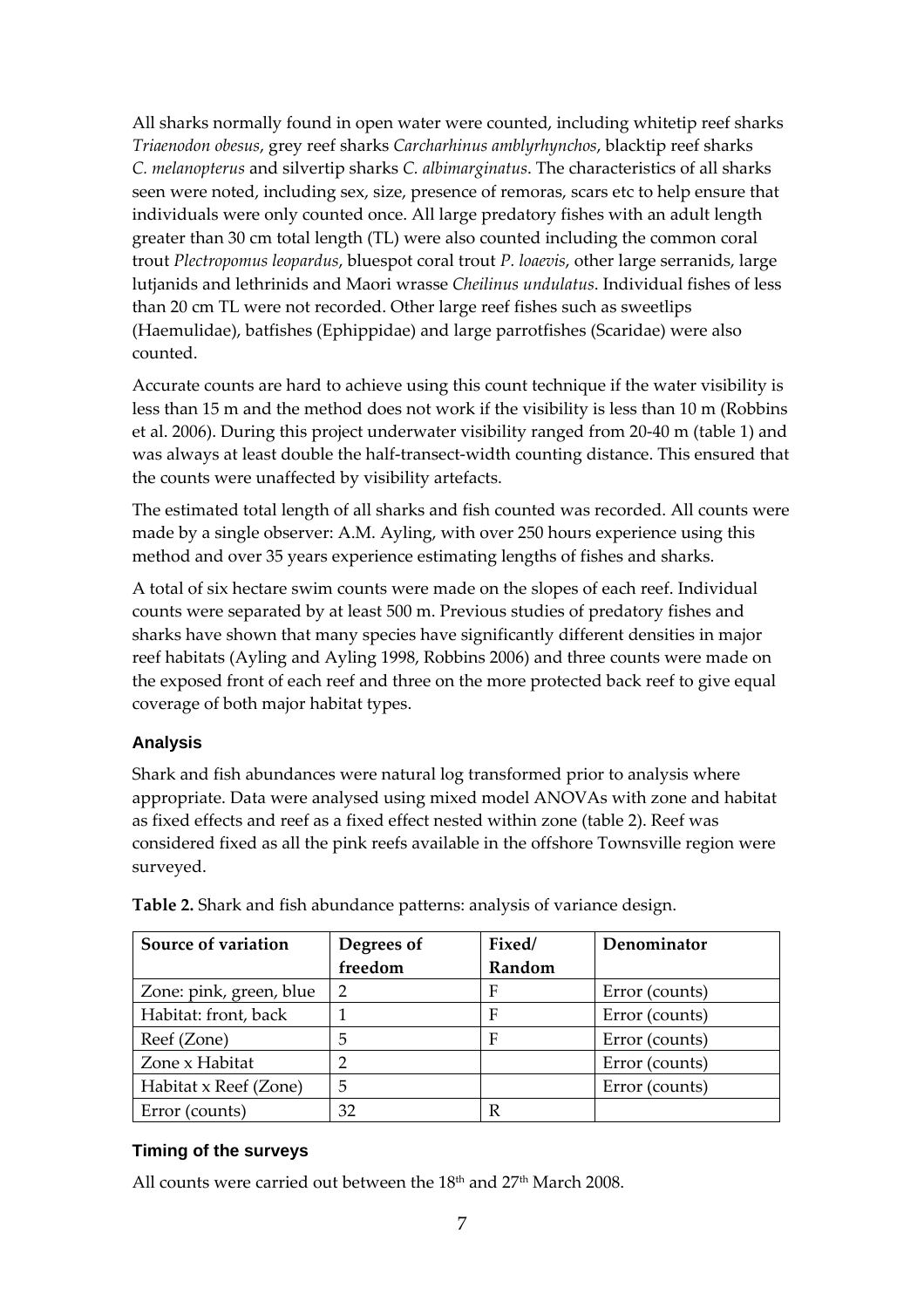

**LOCATION OF STUDY REEFS** Great Barrier Reef Marine Park Zoning Prior To Zoning Plan 2003



Figure 1. Map of the offshore Townsville region showing the position of the eight study reefs and the original pre-RAP zoning plan.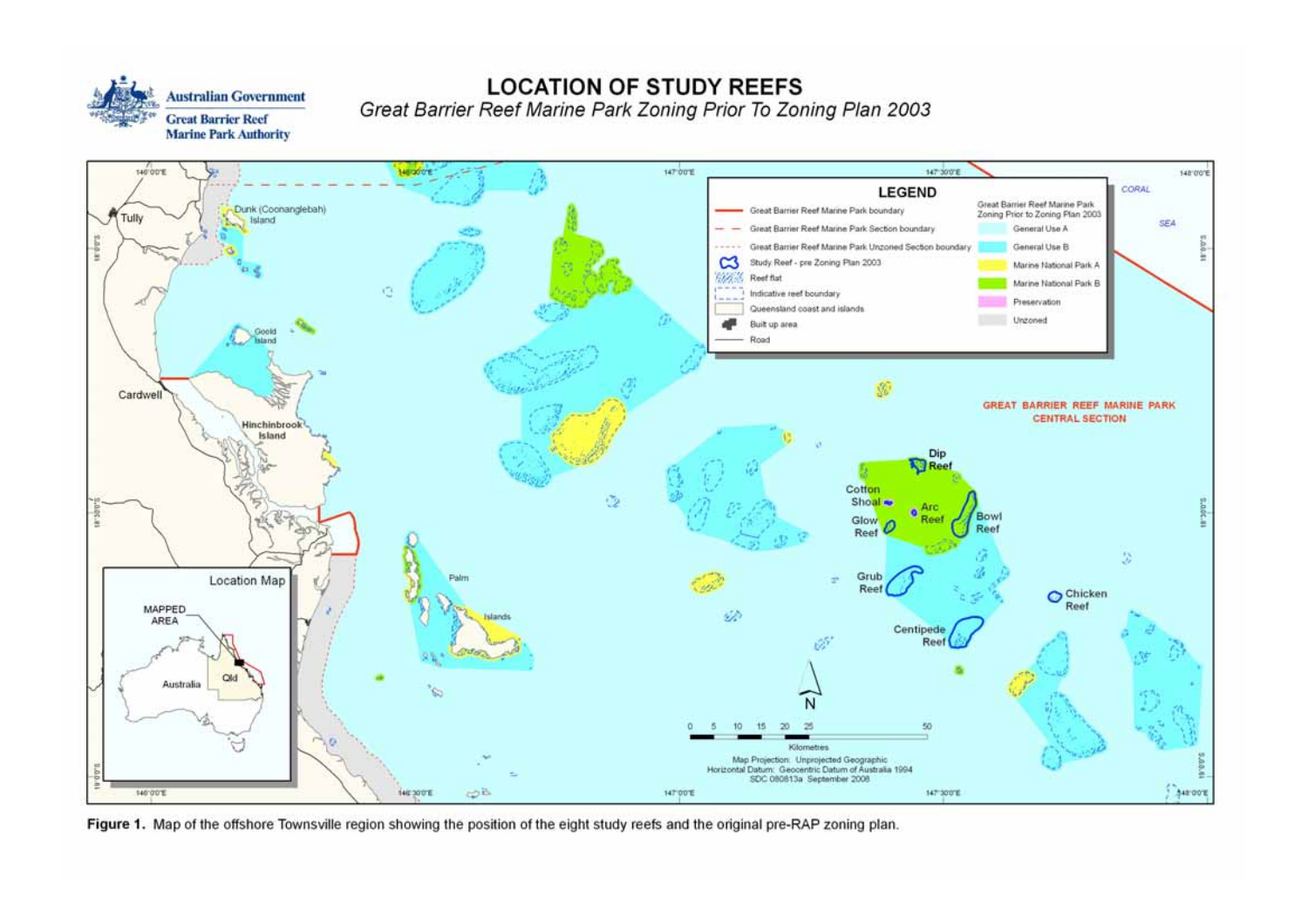

## **LOCATION OF STUDY REEFS** Great Barrier Reef Marine Park Zoning Plan 2003

Note: Some reef extents were updated (due to the availability of more detailed data) with<br>the implementation of the Great Barrier Reef Marine Park ZONING PLAN 2003.



Figure 2. Map of the eight study reefs showing the current, post-RAP zoning plan. (Note the difference in scale compared to Figure 1)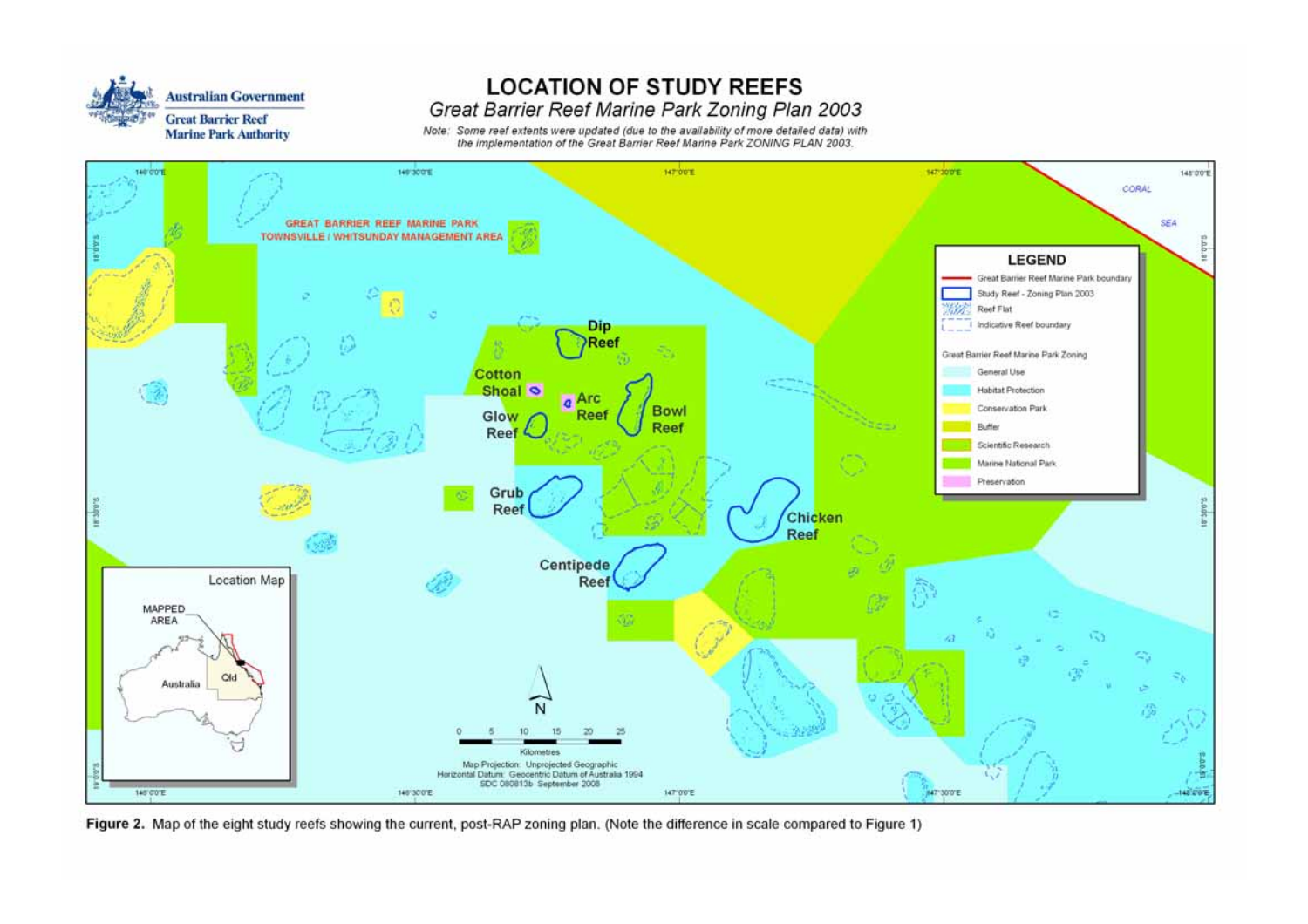## **RESULTS**

#### **Coral condition on the survey reefs**

Coral cover was low on Centipede and Chicken Reefs with 10‐15% cover and the damage pattern suggested this was due to previous *Acanthaster* outbreaks. Cover was also relatively low on Cotton where there was evidence that corals were recovering from cyclone damage. Coral cover was moderate on Grub, Bowl, Dip and Glow, with around 30% cover, and relatively high on Arc with over 37% cover (table 3).

| Table 3. Coral condition of the survey reefs. Mean percentage cover of live coral from |  |
|----------------------------------------------------------------------------------------|--|
| all surveys on each reef is shown along with the standard error (se).                  |  |

| <b>Reef</b> | Reef zone | Reef type |      | Coral cover $\frac{6}{6}$ |
|-------------|-----------|-----------|------|---------------------------|
|             |           |           | mean | se                        |
| Centipede   | blue      | lagoonal  | 14.2 | 3.6                       |
| Chicken     | blue      | lagoonal  | 12.1 | 3.9                       |
| Grub        | blue      | lagoonal  | 30.4 | 5.1                       |
| Bowl        | green     | lagoonal  | 29.8 | 4.2                       |
| Dip         | green     | lagoonal  | 29.5 | 5.7                       |
| Glow        | green     | platform  | 32.8 | 4.1                       |
| Cotton      | pink      | shoal     | 19.5 | 3.8                       |
| Arc         | pink      | platform  | 37.3 | 4.4                       |

#### **Shark density**

The density of both whitetip reef sharks and grey reef sharks was significantly higher on pink reefs than on green reefs and significantly higher on green reefs than on blue reefs (table 4). Densities for both species were similar. Whitetip reef sharks were approximately twice as abundant on green reefs compared to blue reefs and twice as abundant on pink reefs compared to green reefs (table 5, figure 3). Grey reef sharks were about four times as abundant on green reefs as blue reefs and twice as abundant on pink reefs as green reefs (table 5, figure 4). Grey reef sharks were therefore eight times as abundant in pink reefs (Preservation Zones) as on fished reefs. The habitat, reef and factor interactions were not significant for either shark species (table 4). Only two other sharks apart from these common species were recorded, a silvertip shark (*Carcharhinus albimarginatus*) on Bowl Reef and a blacktip reef shark (*Carcharhinus melanopterus*) on Dip Reef. As a result the patterns for total shark numbers were very similar to those for the two common sharks, with almost three times as many sharks on green reefs as on blue reefs and almost twice as many sharks on pink reefs as on green reefs (figure 5). Although there was some variation in total shark numbers within each zone (table 5, figure 6) the reef differences were not significant (table 4).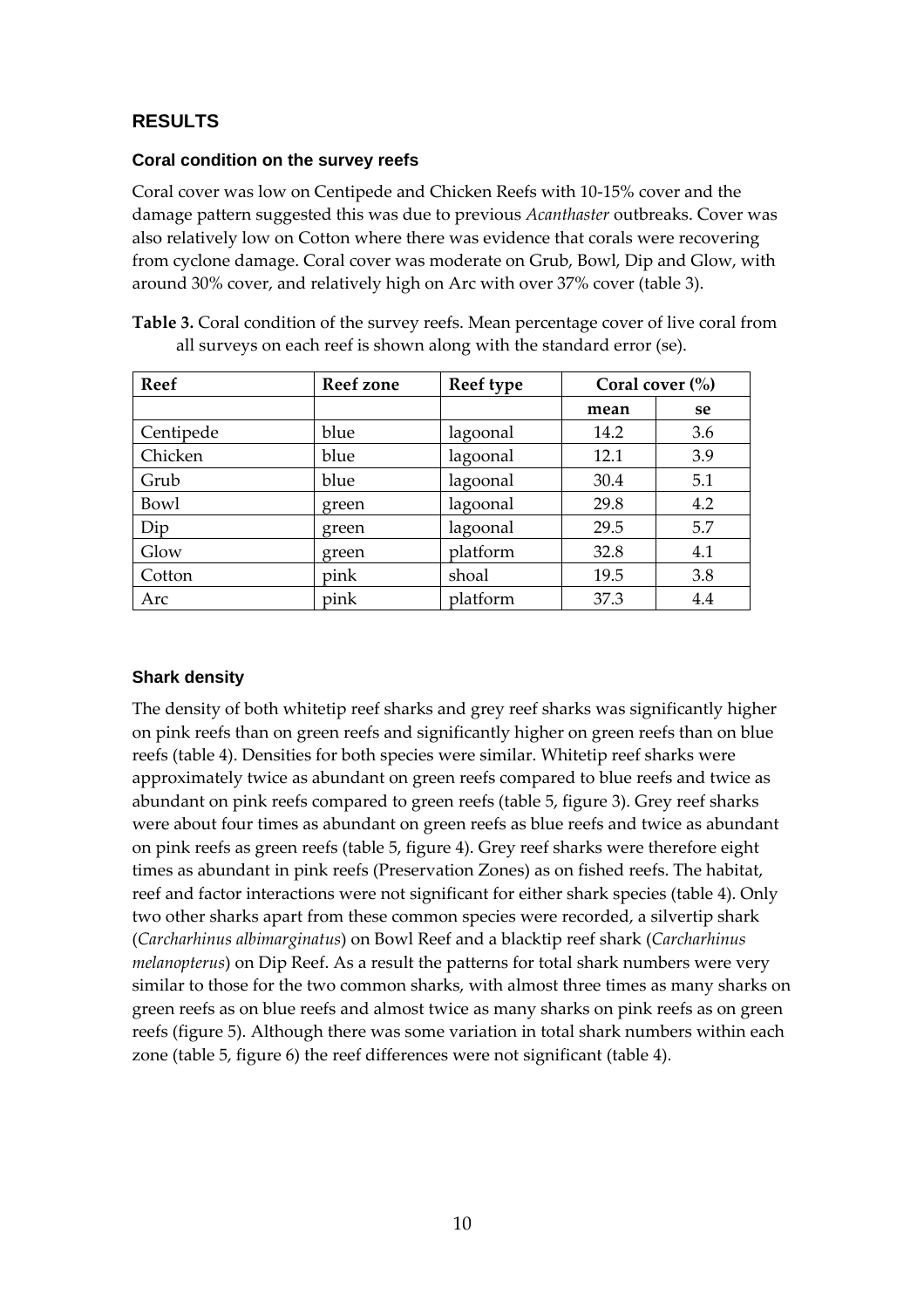**Table 4.** Analysis of variance results: the effect of zone, habitat and reef on shark and fish abundance. Numbers are F values from the tests; df = degrees of freedom for each test; NS = not significant;  $* = 0.05$ >p>0.01,  $** = 0.01$ >p>0.001;  $*** = p$ <0.001

| Species/Group              | Zone        | Habitat   | Reef(Zone) | $Z \times H$ | $H \times R(Z)$ |
|----------------------------|-------------|-----------|------------|--------------|-----------------|
|                            | (df 2/32)   | (df 1/32) | (df 5/32)  | (df 2/32)    | (df 5/32)       |
| <b>Whitetip Reef Shark</b> | $11.40***$  | 3.39 NS   | $0.58$ NS  | $0.02$ NS    | 2.62 NS         |
| Grey Reef Shark            | $9.93***$   | $0.15$ NS | $0.53$ NS  | 0.21 NS      | $0.18$ NS       |
| <b>Total Sharks</b>        | 16.82 ***   | 0.99 NS   | 0.84 NS    | 0.14 NS      | $0.61$ NS       |
| Plectropomus               | $19.09***$  | 3.88 NS   | $4.92**$   | $6.87**$     | 1.27 NS         |
| leopardus                  |             |           |            |              |                 |
| P. leopardus adults        | 39.99 ***   | $6.67*$   | $4.39**$   | $5.88**$     | 0.96 NS         |
| Plectropomus laevis        | $7.13**$    | 1.77 NS   | 0.51 NS    | $3.94*$      | 1.09 NS         |
| P. laevis adults           | 8.98 ***    | 0.99 NS   | $0.61$ NS  | 2.05 NS      | 1.80 NS         |
| <b>Total Serranids</b>     | 34.64 ***   | 3.77 NS   | $3.25*$    | $6.45**$     | 1.39 NS         |
| Lethrinus miniatus         | $10.09$ *** | 0.57 NS   | $3.94**$   | $0.20$ NS    | $0.48$ NS       |
| Total Lutjanids            | $7.63**$    | 1.15 NS   | $4.20**$   | 0.49 NS      | $0.52$ NS       |
| Cheilinus undulatus        | 1.71 NS     | $0.74$ NS | 1.86 NS    | $0.62$ NS    | 1.72 NS         |
| <b>Total Haemulids</b>     | 2.43 NS     | $6.53*$   | 2.26 NS    | $0.08$ NS    | $0.64$ NS       |
| <b>Total Ephippids</b>     | 1.80 NS     | 2.38 NS   | 0.93 NS    | 2.78 NS      | 1.33 NS         |
| <b>Total Scarids</b>       | 2.15 NS     | $0.25$ NS | $3.31*$    | $0.64$ NS    | 0.84 NS         |

**Table 5.** Abundance summary of sharks and fishes in the different zones. Mean numbers per hectare are shown along with standard errors.

| Species/Group              |       | <b>Blue reefs</b> | <b>Green reefs</b> |      | <b>Pink reefs</b> |      |
|----------------------------|-------|-------------------|--------------------|------|-------------------|------|
|                            | mean  | se                | mean               | se   | mean              | se   |
| <b>Whitetip Reef Shark</b> | 0.72  | 0.21              | 1.22               | 0.21 | 2.75              | 0.48 |
| Grey Reef Shark            | 0.33  | 0.18              | 1.61               | 0.38 | 2.75              | 0.49 |
| <b>Total Sharks</b>        | 1.06  | 0.27              | 2.94               | 0.48 | 5.50              | 0.83 |
| Plectropomus               | 10.06 | 1.15              | 9.17               | 1.46 | 19.08             | 2.24 |
| leopardus                  |       |                   |                    |      |                   |      |
| P. leopardus adults        | 3.67  | 0.53              | 5.56               | 1.18 | 13.92             | 1.44 |
| Plectropomus laevis        | 2.44  | 0.38              | 5.17               | 0.86 | 5.83              | 0.75 |
| P. laevis adults           | 1.83  | 0.25              | 3.89               | 0.70 | 5.17              | 0.67 |
| <b>Total Serranids</b>     | 6.33  | 0.81              | 10.11              | 1.64 | 20.0              | 1.76 |
| Lethrinus miniatus         | 1.94  | 0.51              | 1.50               | 0.41 | 4.25              | 0.48 |
| Total lutjanids            | 12.78 | 5.20              | 12.11              | 3.03 | 22.0              | 3.33 |
| Cheilinus undulatus        | 1.06  | 0.26              | 0.61               | 0.22 | 0.50              | 0.23 |
| <b>Total Haemulids</b>     | 1.72  | 0.47              | 0.72               | 0.29 | 0.83              | 0.32 |
| Total Ephippids            | 2.67  | 1.37              | 0.56               | 0.29 | 0.83              | 0.58 |
| <b>Total Scarids</b>       | 82.4  | 13.5              | 81.8               | 13.7 | 107.8             | 6.5  |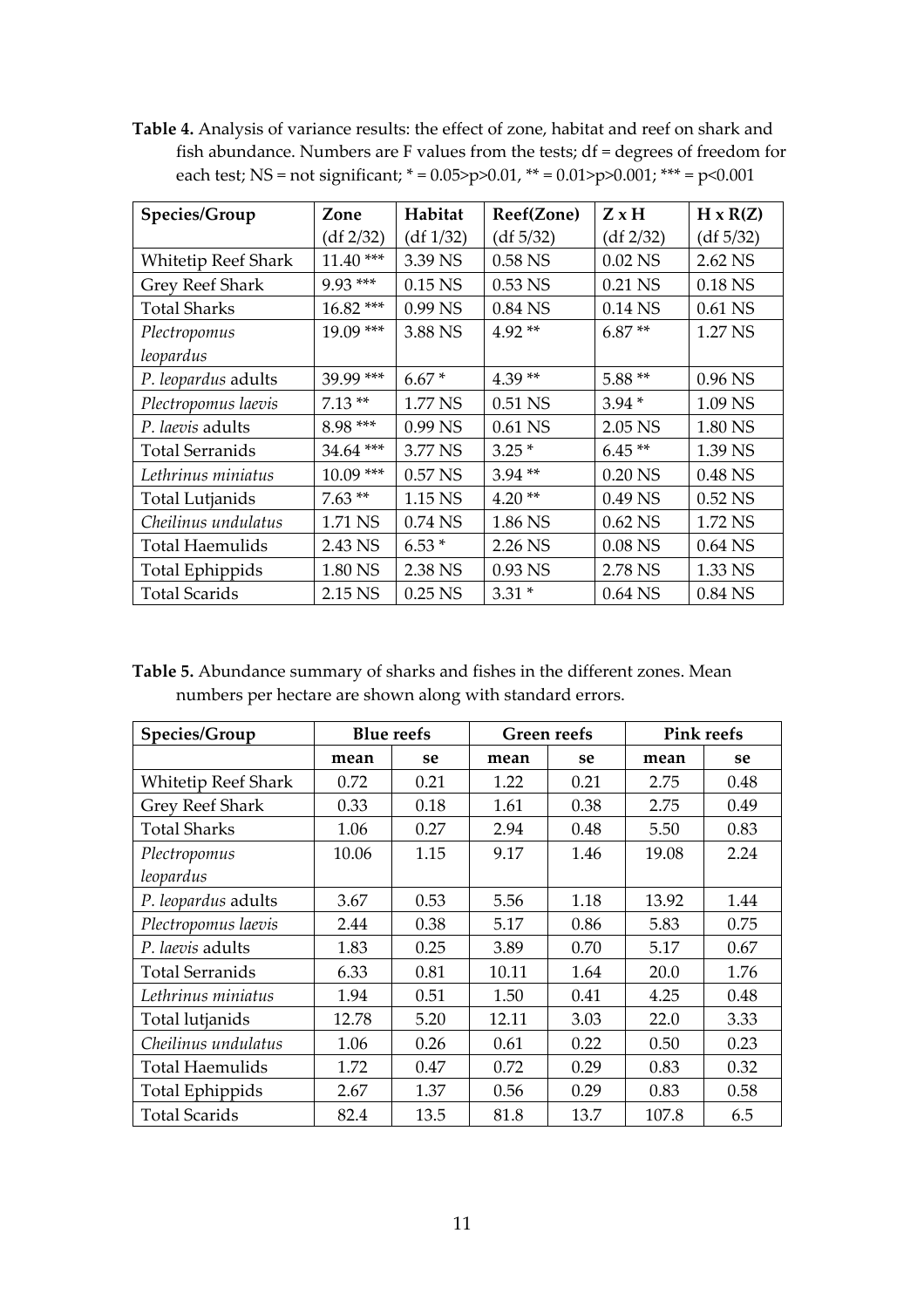#### **Shark size and sex**

Whitetip reef sharks were nominally longer in blue zones than in green or pink zones (table 6) but these differences were not significant (t tests, p>0.05). Mean length of grey reef sharks was similar on blue and pink reefs (table 6) but was significantly higher on green reefs than pink reefs (t test, p=0.05).

The sex ratio of whitetip reef sharks was biased 62:38 in favour of females. All the grey reef sharks recorded during this survey appeared to be females or immature females.

**Table 6.** Mean length and standard errors (cm) of both common reefs sharks and the two coral trout species in the different zones.

| Species/Group              | <b>Blue reefs</b><br>Green reefs |      |      | <b>Pink reefs</b> |      |     |
|----------------------------|----------------------------------|------|------|-------------------|------|-----|
|                            | mean                             | se   | mean | se                | mean | se  |
| <b>Whitetip Reef Shark</b> | 153                              | 5.5  | 149  | 4.2               | 143  | 4.7 |
| Grey Reef Shark            | 118                              | 15.5 | 133  | 8.2               | 112  | 6.3 |
| Plectropomus               | 37.1                             | 0.4  | 40.2 | 0.4               | 41.0 | 0.3 |
| leopardus                  |                                  |      |      |                   |      |     |
| Plectropomus laevis        | 50.8                             | 2.2  | 52.2 | 17                | 53.9 | 1.8 |

### **Coral trout density**

Both species of coral trout are major targets in the Great Barrier Reef line fishery (Mapstone et al. 2004). The common coral trout (*Plectropomus leopardus*) was significantly more abundant on pink reefs than on green or blue reefs when all size classes were included (table 4, 5, figure 7). Densities on blue and green reefs were not significantly different. However, when only those individuals over the minimum legal length were considered (described here as 'adults'), densities in all three zones were significantly different (figure 8). There were 1.5 times as many adult common coral trout on green reefs than on blue reefs and 2.5 times as many on pink reefs than on green reefs. The proportion of adult individuals in the population was different in the different zones. On pink reefs 73% of common coral trout were adults, on green reefs 61% were adults but on blue reefs only 36% were adults. There were significantly higher densities of common coral trout on the back of green reefs compared to the front but habitat differences were not significant on blue and pink reefs. As a result there was a significant habitat x zone interaction for common coral trout densities (table 4). There were also significant differences in common coral trout densities between the different survey reefs within the three zones (table 4).

The bluespot coral trout (*Plectropomus laevis*) was significantly more abundant on pink and green reefs than on blue reefs but abundance was similar on both pink and green reefs (table 4, 5, figure 9, 10). Patterns were similar for overall densities and for adult densities of this large coral trout species. Densities of adult bluespot coral trout on pink reefs were almost three times higher than on blue reefs.

#### **Coral trout size**

The mean length of common coral trout on blue reefs was significantly lower than on green and pink reefs (table 6, t test, p<0.05). Although the mean length of bluespot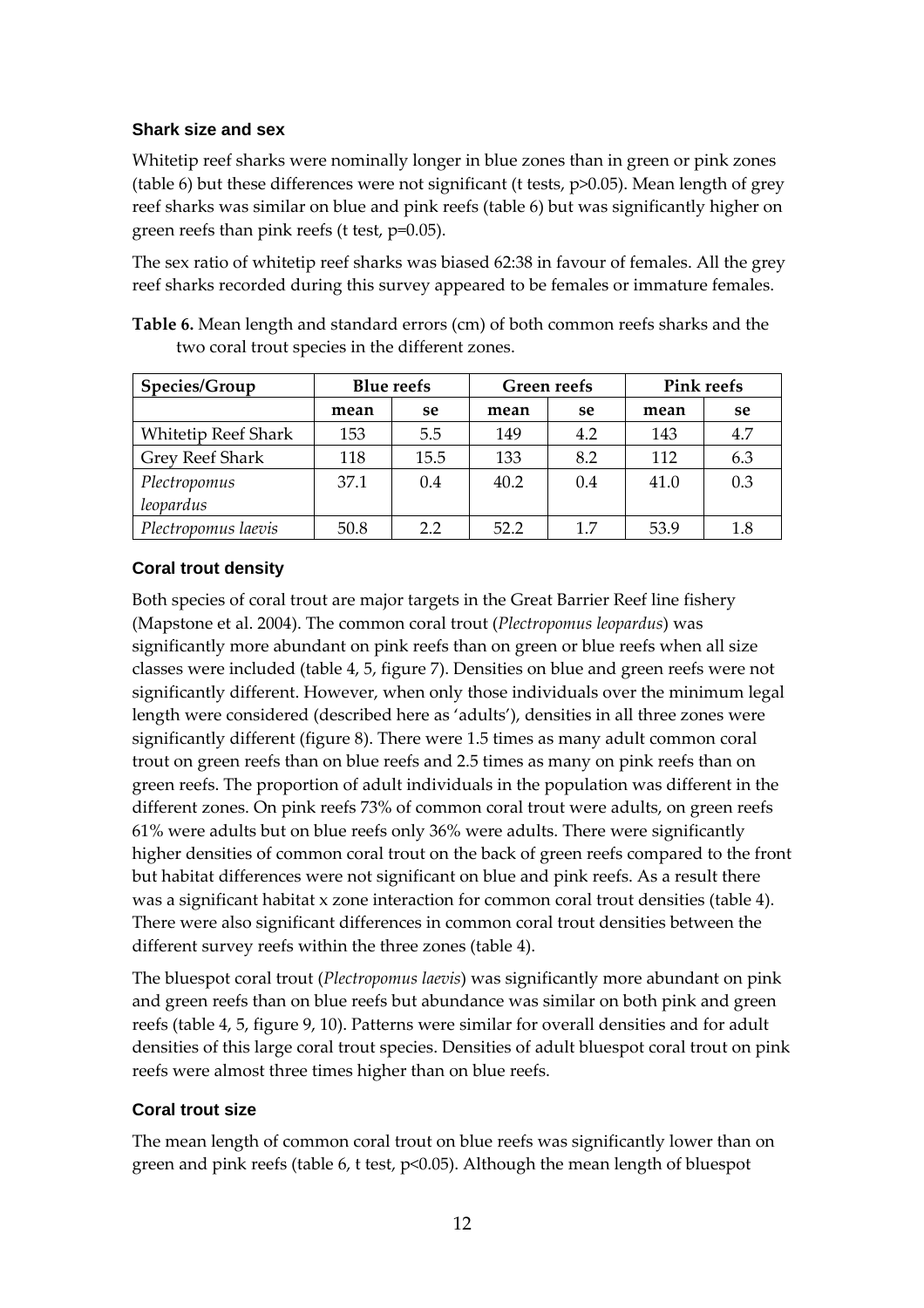coral trout individuals recorded on pink reefs was nominally higher than those from blue reefs (table 6), these differences were not significant.

### **Density of other target fish groups**

The redthroat emperor (*Lethrinus miniatus*) is another important target species in the Great Barrier Reef reef line fishery (Mapstone et al. 2004). Densities of this species were similar on blue and green reefs but were significantly higher on pink reefs where numbers were about 2.5 times greater (table 4, 5, figure 11). Although reef dwelling lutjanids are not major targets in the reef line fishery, many species are caught incidentally in the fishery and retained by fishers. Overall densities of lutjanids were also significantly higher on pink reefs than on green or blue reefs (table 4, figure 12). There were no significant patterns in Maori wrasse *Cheilinus undulatus* abundance on the survey reefs (table 4). This species was previously caught and retained in the reef line fishery but has been totally protected for the past few years.

### **Density of non-target fish groups**

Densities of fish groups that are not targeted by fishers may provide information on ecological differences between the survey reefs in the different zones. If the reefs have similar physical and biological attributes then densities of non-target species should have similar densities in the three zones unless there are indirect effects of fishing on prey species. There were no significant zone effects on densities of sweetlips (Haemulidae), batfishes (Ephippidae) or parrotfishes (Scaridae) (table 4, 5).

#### **Comparisons with other surveys**

Surveys of reef shark density on a range of differently zoned reefs in the northern Cairns Section were made by Robbins et al. (2006) using a very similar count technique. They counted sharks along an approximately  $400 \times 20$  m transect compared with the approximately 500 x 20 m transect of the present survey. That study found that densities of whitetip reef sharks on pink reefs were about five times higher than those recorded on blue reefs and almost three times those on green reefs (figure 13). Similarly, grey reef shark densities on pink reefs were more than 10 times those recorded on blue and green reefs (figure 14). On average the abundance of both these reef shark species was twice as high on the Townsville reefs surveyed in the present study as on the Cairns reefs surveyed by Robbins et al. (2006) (figures 13 & 14). Comparisons of the shark counting performance of Robbins and Ayling were made during a previous study of the Cocos‐Keeling Islands: the two observers obtained very similar results (Robbins 2006).

Shark counts using the same method have also been made by A.M. Ayling on the offshore north‐west Australian reefs of Ashmore (12 counts), Scott (6 counts), Clerke (9 counts) and Impereuse (11 counts), as well as on the Coral Sea reefs of Herald Cay (17 counts), and the Indian Ocean outpost of Cocos‐Keeling Island (Choat 2004). Whitetip reef shark density on Townsville pink reefs was higher than that recorded in any of these other locations but the density recorded on the relatively undisturbed Cocos-Keeling Island was almost 75% of this level. Densities of whitetips on Townsville green and blue reefs were similar to those recorded in the other locations with the exception of Scott Reef where no sharks were seen (figure 15). Grey reef shark densities on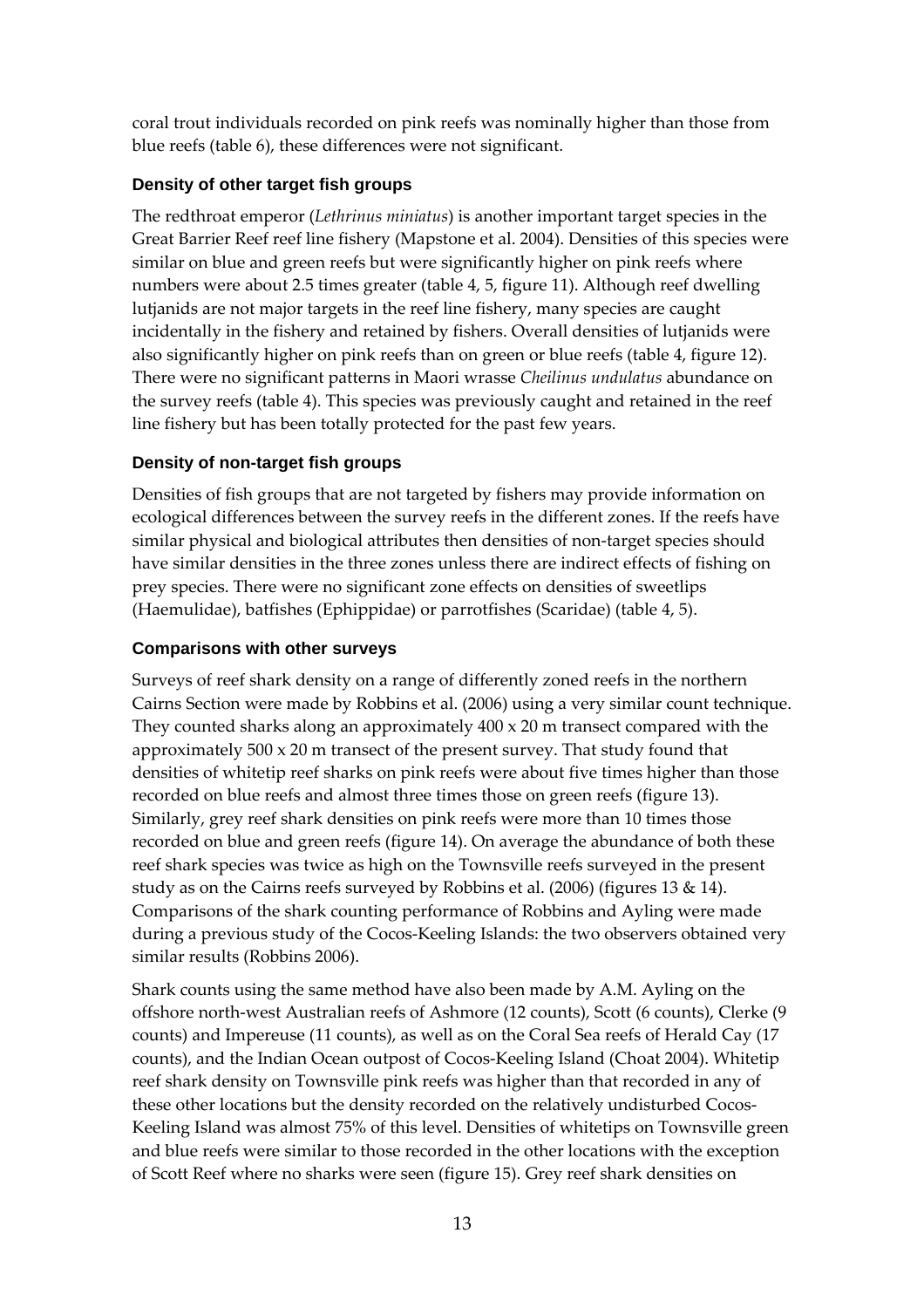offshore Townsville pink reefs were more than twice those recorded in the other locations with the exception of the pink reef densities recorded by Robbins et al. (2006) (figure 16).

Comprehensive coral trout counts were made by A.M. Ayling on six offshore Townsville reefs, including Glow and Dip Reefs, as part of the Effects of Line Fishing (ELF) Experiment (Mapstone et al. 2004). These counts used six sites of five  $50 \times 5$  m transects on each reef to search a total area of 7500 sq m (0.75 ha) on each reef compared with 6 Ha per reef for the present survey. Densities of adult common coral trout recorded in the 2004 and 2005 ELF surveys were very similar to those recorded during the present survey (figure 17) despite the very different count methodologies.

Densities of common coral trout on the Great Barrier Reef vary markedly depending on the shelf position of the reef (Ayling and Ayling 1988). This species is rare or absent on turbid inshore and coastal reefs but increases in abundance toward the midshelf, with peak densities found on reefs between 0.4 and 0.8 of the distance across the shelf. Densities then fall rapidly toward the outer edge of the shelf and this species is again rare to absent on the front of reefs on the outer edge of the continental shelf (figure 18). To evaluate whether coral trout densities recorded during the present survey were affected by the relative shelf position of the reefs, the present data were compared with a comprehensive cross‐shelf survey of reefs in the Central Section of the Great Barrier Reef Marine Park carried out in 1984 that included many of the present survey reefs (Ayling and Ayling 1986). Coral trout densities on six of the survey reefs were within the expected density range for their shelf position but densities on the two blue reefs Centipede and Grub were well below what would be expected (figure 18).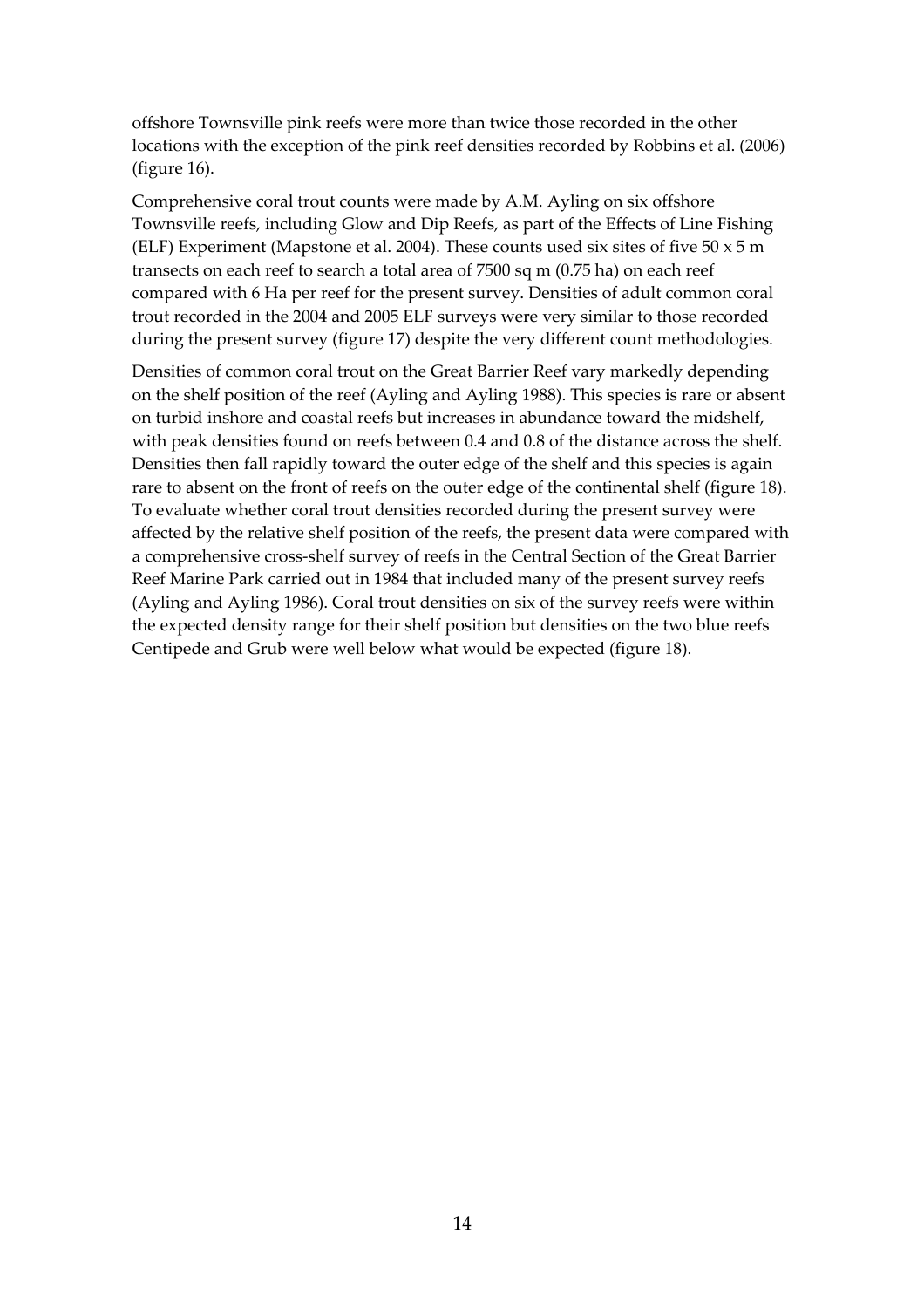

**Figure 3.** Abundance summary for whitetip reef sharks in the different Marine Park zones. Mean number of sharks per ha is shown from six 500 x 20 m counts on each reef. Error bars are standard errors. Prot. = Protection, Nat. = National.



**Figure 4.** Abundance summary for grey reef sharks in the different Marine Park zones. Mean number of sharks per ha is shown from  $\sin 500 \times 20$  m counts on each reef. Error bars are standard errors.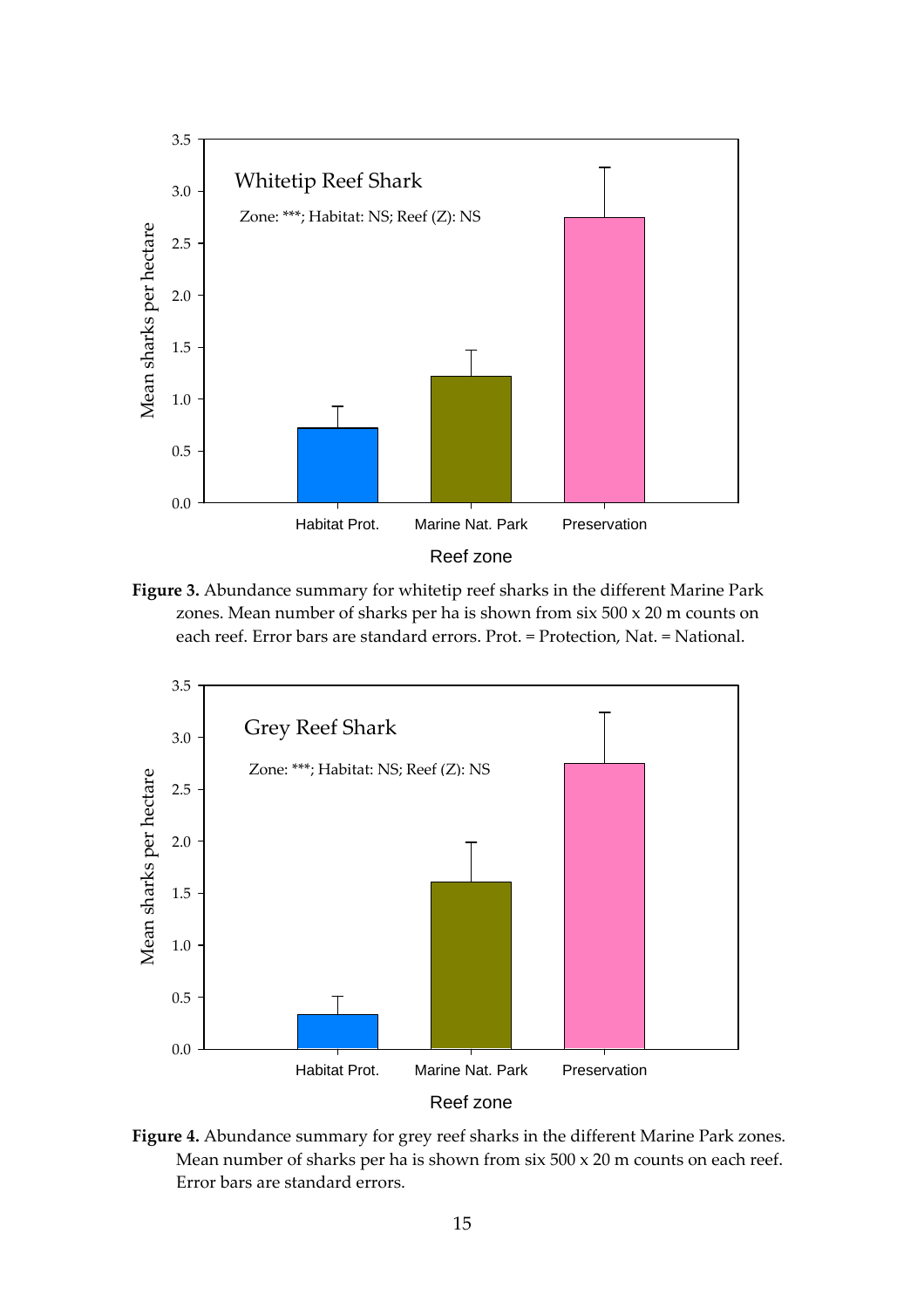

**Figure 5.** Abundance summary for total sharks\* in the different Marine Park zones. Mean number of sharks per ha is shown from  $\sin 500 \times 20$  m counts on each reef. Error bars are standard errors. \*Species: grey reef, whitetip, silvertip and blacktip.



**Figure 6.** Mean density of all sharks on the eight offshore Townsville survey reefs. Means from six hectare counts on each reef are shown. Error bars are standard errors. C'pede = Centipede Reef.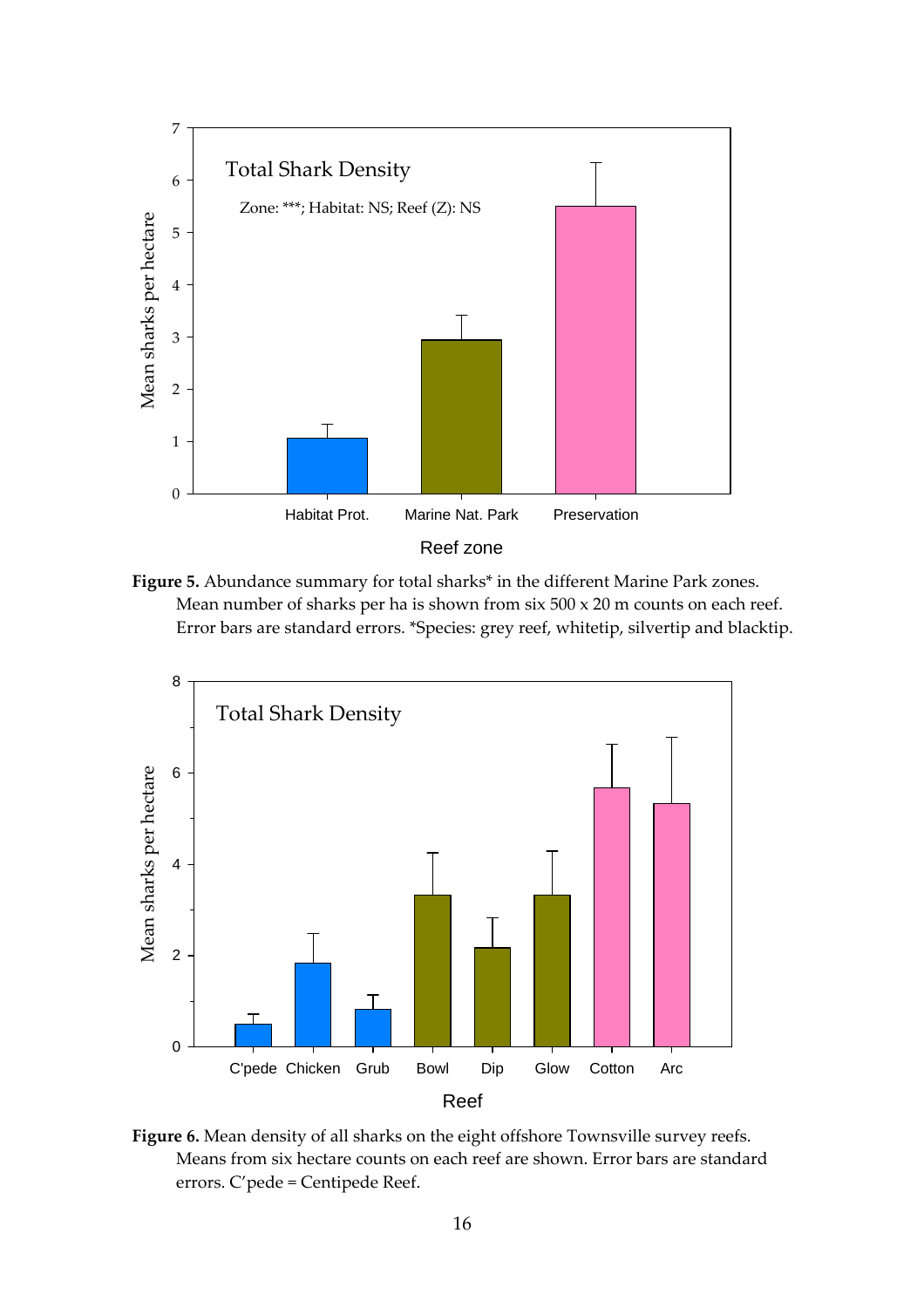

**Figure 7.** Abundance summary for total *Plectropomus leopardus* in the different Marine Park zones. Mean number of trout per ha is shown from six 500 x 20 m counts on each reef. Error bars are standard errors.



**Figure 8.** Abundance summary for adult *P. leopardus* (>38 cm) in the different Marine Park zones. Mean number of trout per ha is shown from six 500 x 20 m counts on each reef. Error bars are standard errors.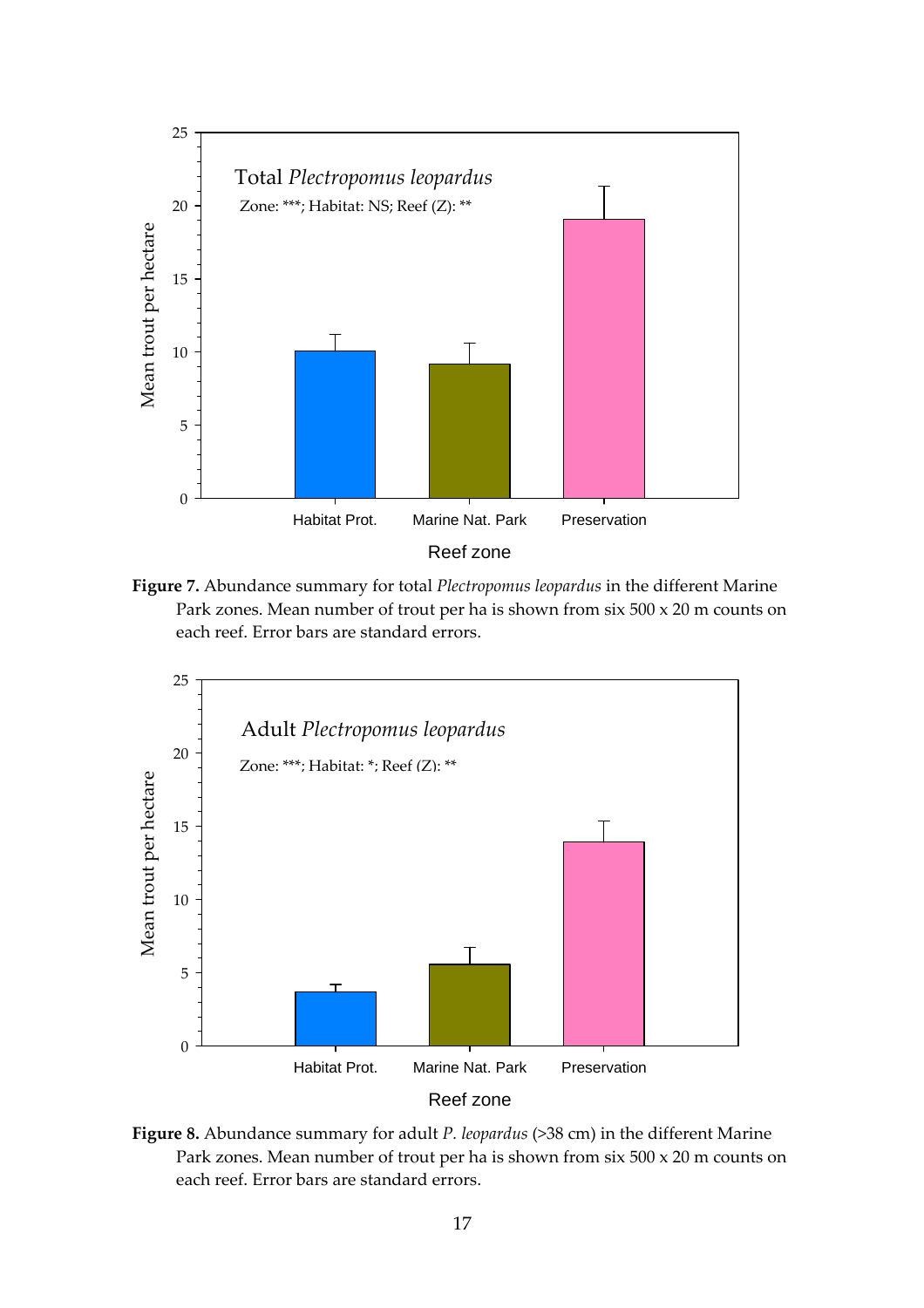

**Figure 9.** Abundance summary for total *Plectropomus laevis* in the different Marine Park zones. Mean number of trout per ha is shown from six 500 x 20 m counts on each reef. Error bars are standard errors.



**Figure 10.** Abundance summary for adult *P. laevis* in the different Marine Park zones. Mean number of trout per ha is shown from six 500 x 20 m counts on each reef. Error bars are standard errors.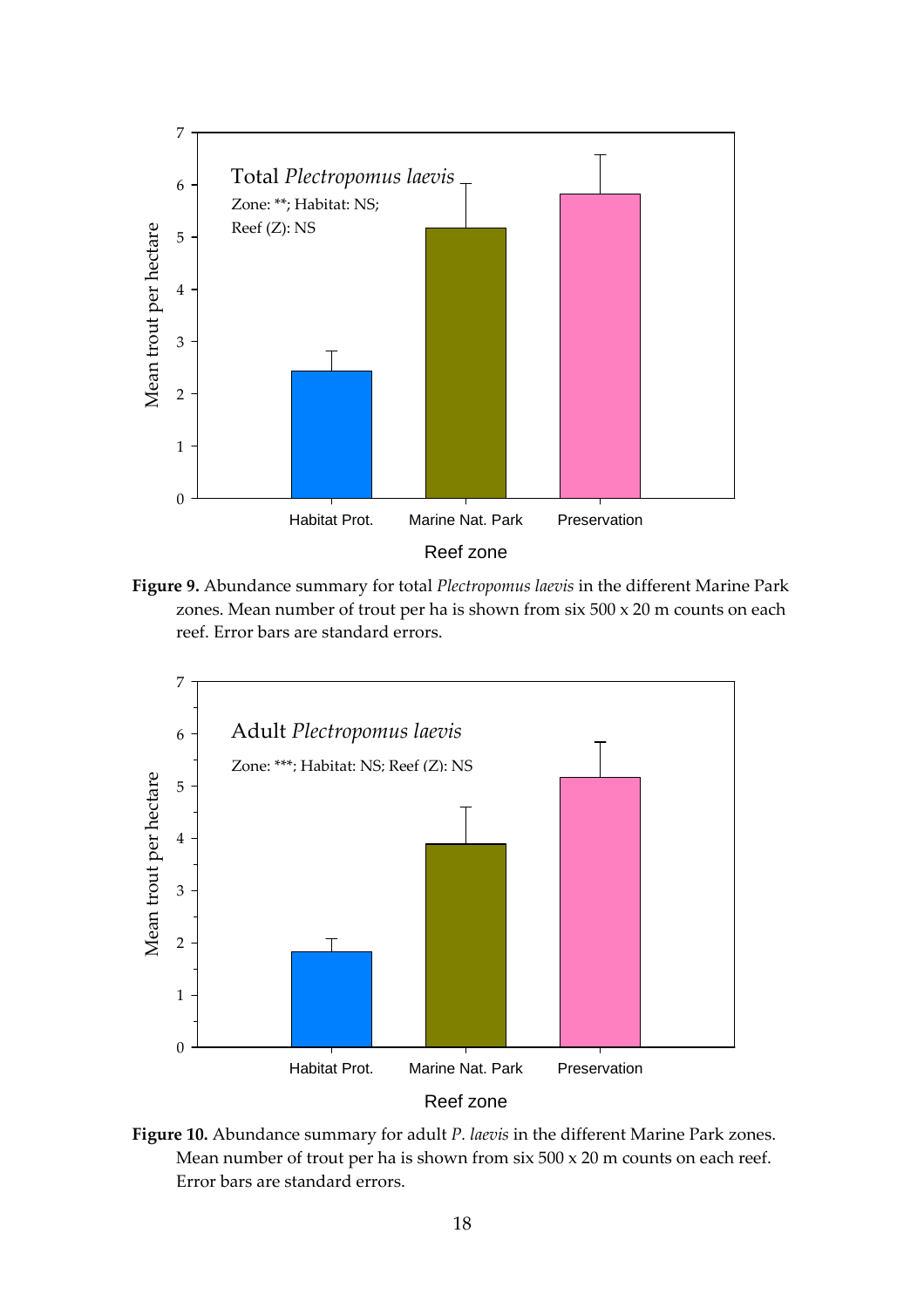

**Figure 11.** Abundance summary for *Lethrinus miniatus* in the different Marine Park zones. Mean number of fish per ha is shown from six 500 x 20 m counts on each reef. Error bars are standard errors.



**Figure 12.** Abundance summary for total Lutjanids in the different Marine Park zones. Mean number of lutjanids per ha is shown from six 500 x 20 m counts on each reef. Error bars are standard errors.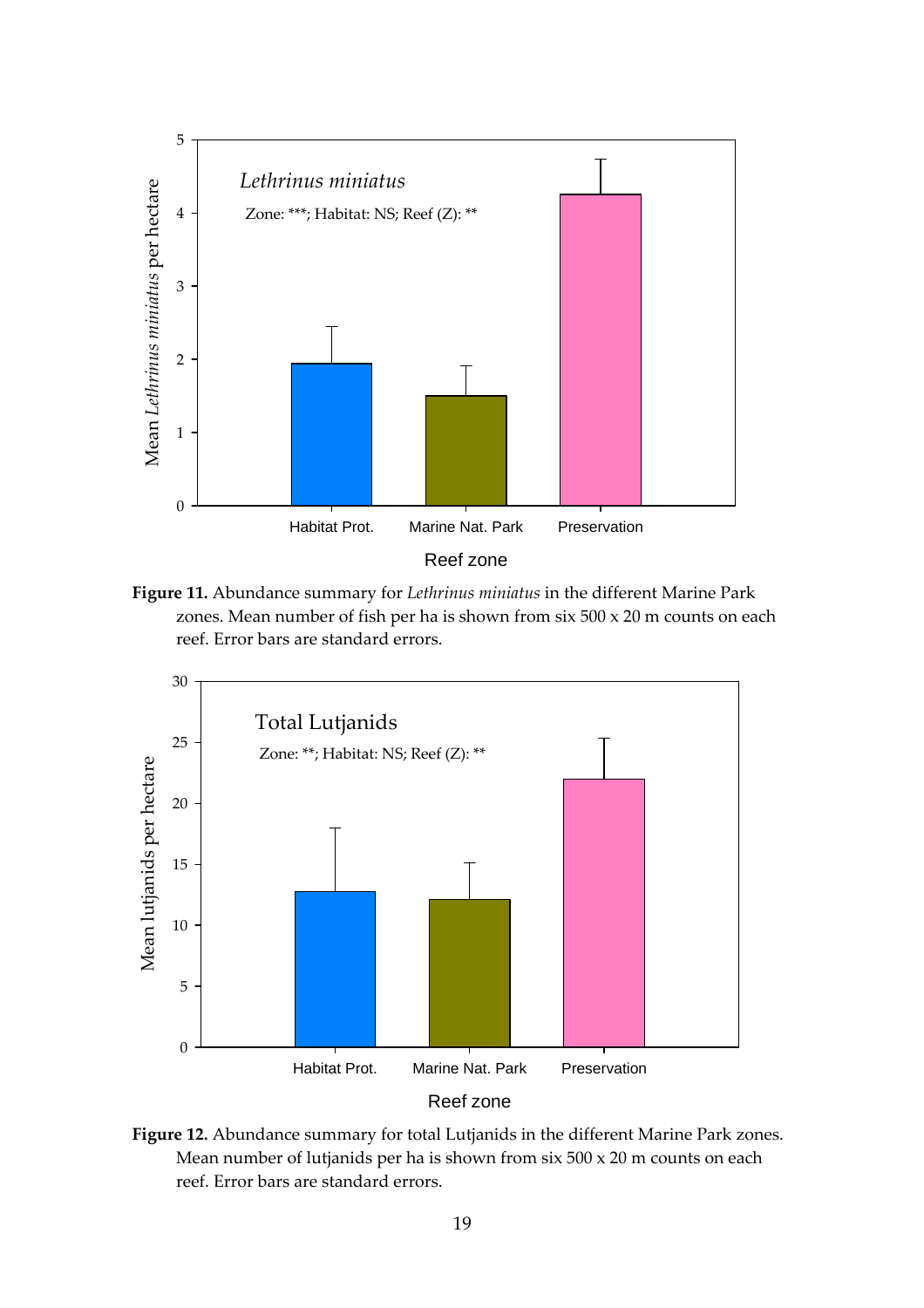

**Figure 13.** Comparison of whitetip reef shark density on Townsville reefs with that on northern Cairns Section reefs from Robbins et al. (2006). Mean number of sharks per ha is shown from all survey reefs in each zone. Error bars are standard errors.



**Figure 14.** Comparison of grey reef shark density on Townsville reefs with that on northern Cairns Section reefs from Robbins et al. (2006). Mean number of sharks per ha is shown from all survey reefs in each zone. Error bars are standard errors.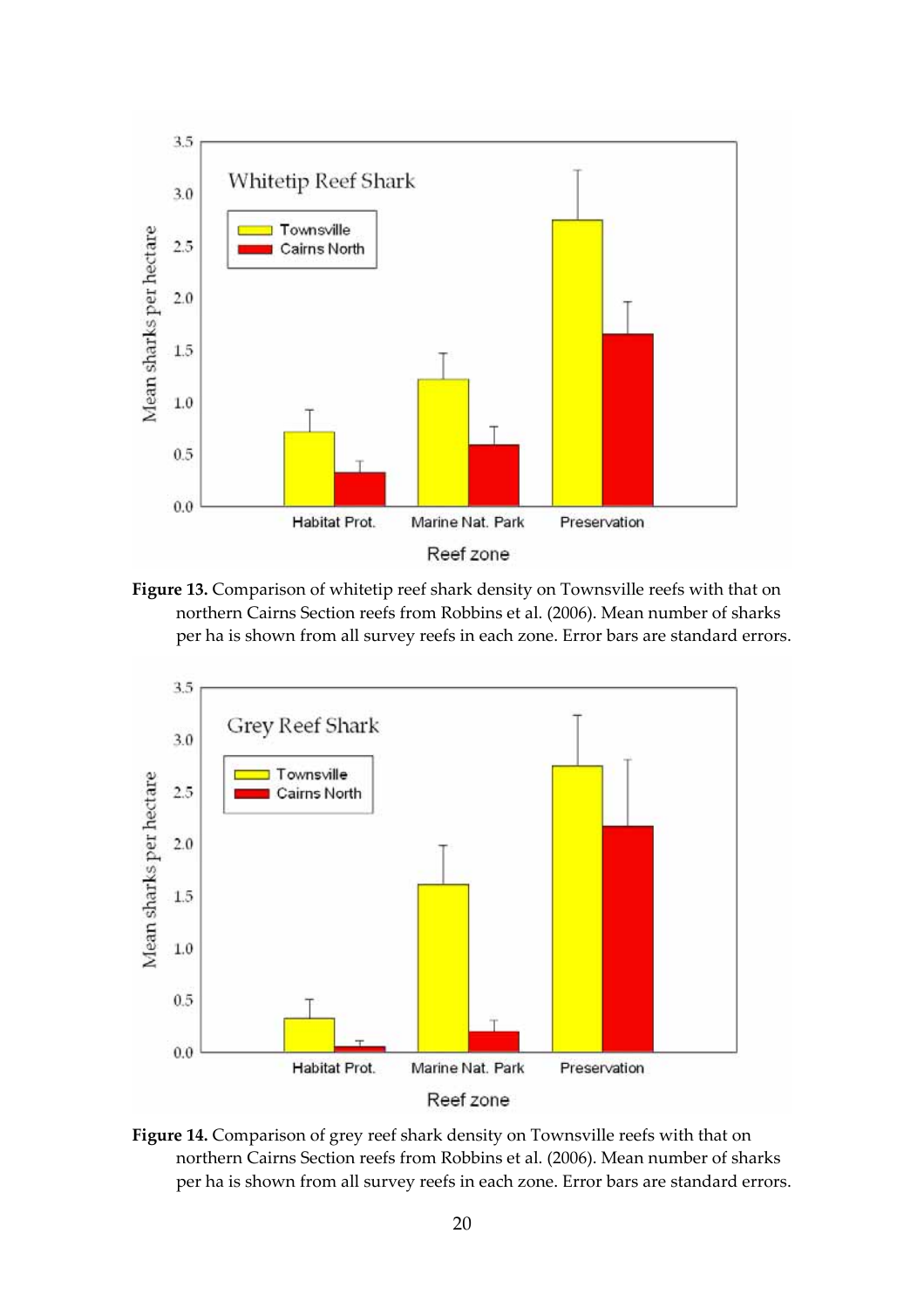

**Figure 15.** Comparison of whitetip reef shark density between the Townsville reefs and other offshore reefs. TsvB=Townsville blue reefs; TsvG=Townsville green reefs; TsvP=Townsville pink reefs; Ash=Ashmore Reef; Imp=Imperieuse Reef; Herald=Herald Cay Reef; Cocos=Cocos-Keeling Island.



**Figure 16.** Comparison of grey reef shark density between the Townsville reefs and other offshore reefs. Abbreviations as for figure 15.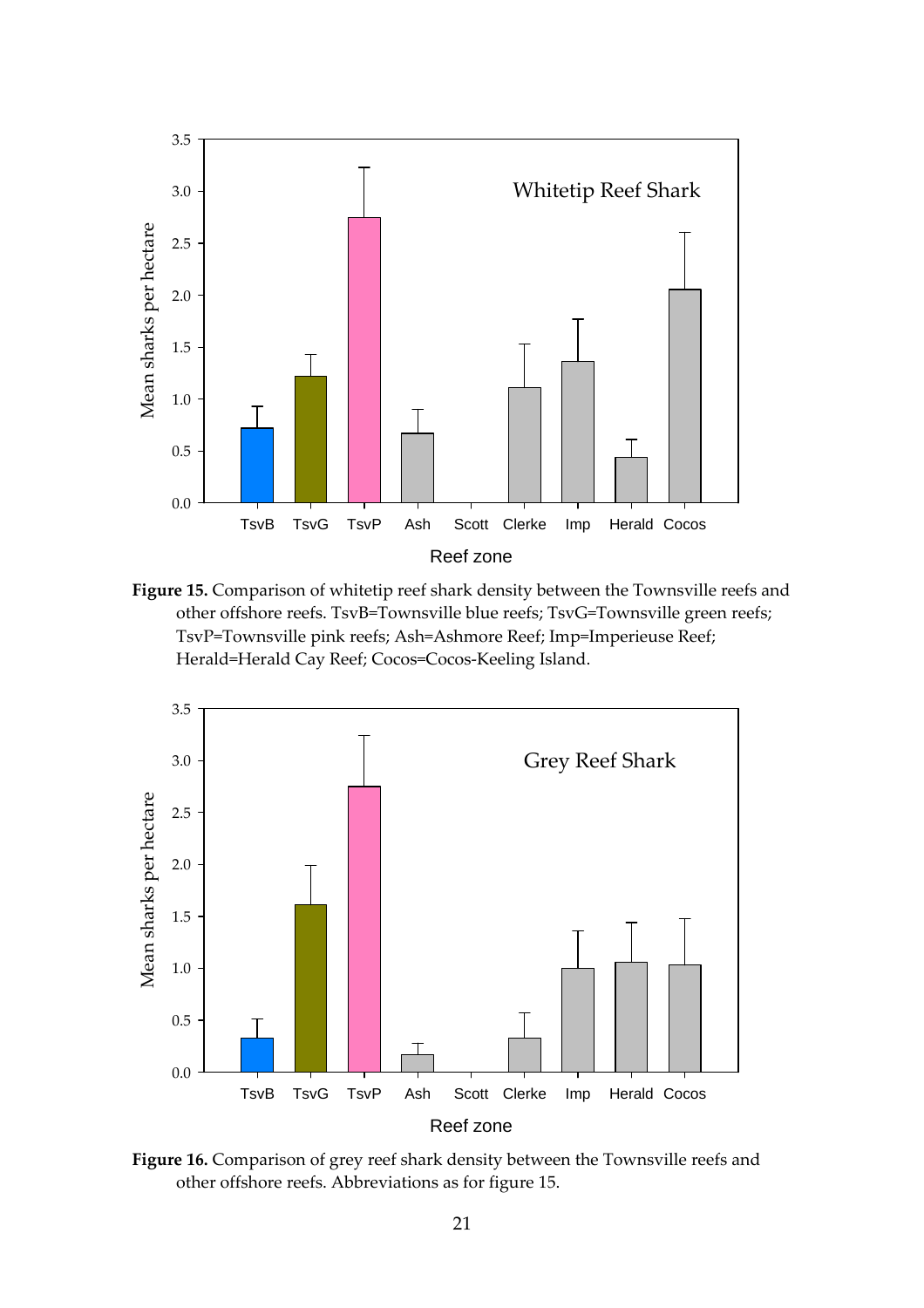

**Figure 17.** Comparison of *Plectropomus leopardus* density from the present survey with that recorded during the 2004 and 2005 Effects of Line Fishing surveys of offshore Townsville reefs. Error bars are standard errors.



**Figure 18.** Comparison of cross shelf patterns of *Plectropomus leopardus* density from the present survey with those from comprehensive surveys made in the Central Section in 1984. A 2<sup>nd</sup> order polynomial curve is fitted to the 1984 data.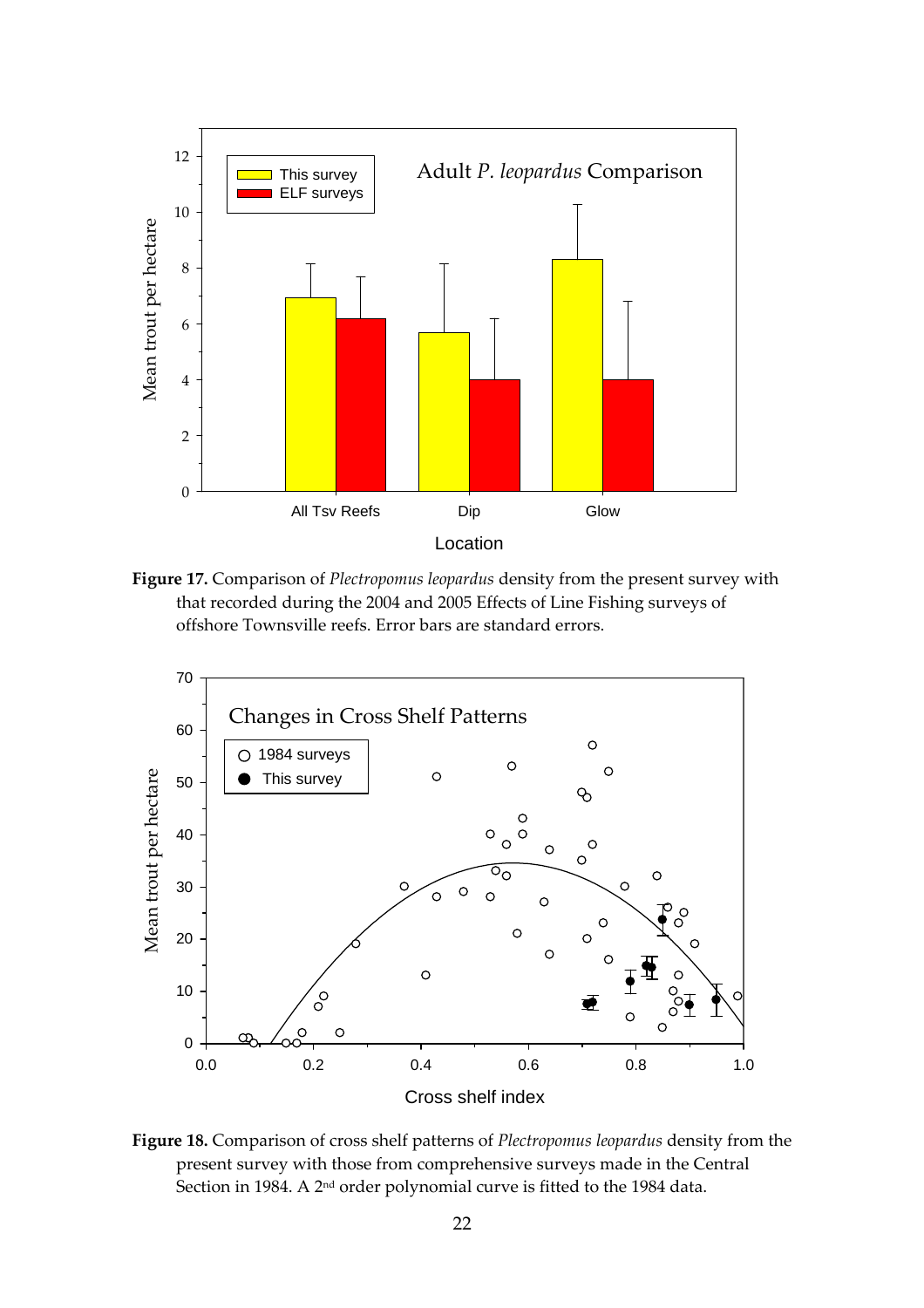#### **DISCUSSION**

It is now generally accepted that sharks are suffering worldwide population reductions (Baum et al 2003) with some estimates of the global catch for shark fins approaching 75 million sharks annually (Clarke et al. 2006). Estimates of the total global catch from all sources have ranged as high as 100 million sharks (Griffin et al. 2008). Sharks in the Great Barrier Reef region may also be in decline, with the commercial catch of inshore sharks quadrupling over a recent ten year period (Gribble et al. 2005) and a substantial recreational catch of sharks (Henry and Lyle 2003). Robbins et al. (2006) surveyed sharks in different Great Barrier Reef Marine Park zones using the same method as the present study and found whitetip and grey reef sharks to be 5 times and 40 times respectively more abundant on two northern Cairns Section no‐go Preservation Zone reefs (pink reefs) compared with nearby fished Habitat Protection zone reefs (blue reefs). More disturbingly, Robbins et al. (2006) found these sharks to be 3 times and 10 times more abundant on pink reefs than on supposedly no-take Marine National Park zoned reefs (green reefs). The present study was designed to extend the comparison of shark numbers between zones from the northern Cairns Section to the offshore Townsville area where there are also two pink reefs.

We found that the two common reef sharks were four to eight times more abundant on no‐go pink reefs compared with fished blue reefs. However, these sharks were also approximately twice as abundant on pink reefs as on nearby green reefs that were also supposedly closed to fishing. Although the results from this study were not as skewed toward no‐entry pink zones as those reported by Robbins et al. (2006), the overall patterns of shark abundance were the same, with lowest numbers on fished blue reefs, moderate numbers on green reefs and high numbers on pink reefs. Robbins et al. (2006) suggested this was due to a higher level of illegal fishing on the no-take green reefs where entry of boats was permitted than on the more easily policed no‐go pink zones. Fishing has been documented on protected reefs, even those in well-policed inshore areas (Gribble and Robertson 1998, Williamson et al. 2004, Davis et al. 2004, A.M. Ayling personal observations). There is also evidence that fishing relatively naïve fish populations on green reefs produces very high catch rates compared to fishing on blue reefs and a small amount of illegal fishing can have a large impact (Russ et al. 1995, Mapstone et al. 2004).

Another possible explanation for the density discrepancy between protected pink reefs and protected green reefs is differences in shark behaviour between the two zone types. It has been suggested that reef sharks become habituated to the presence of divers and do not bother to investigate their presence in regularly visited and dived areas unless they are stimulated by spearfishing or fish feeding activities. If this is the case, naïve sharks on pink reefs may be more likely to come close to the observer and be counted than their habituated counterparts on regularly visited green and blue reefs. However, there was no apparent difference in sharks' response to the observer in the three zones during the present study. Sharks did not approach more closely or act more aggressively on the pink reefs compared to the green and blue reefs. In fact, there were more aggressive reactions from grey reef sharks on the blue reefs than the other two zones during this study. Frequent diver activity over the last decade on Dip and Glow Reefs from the ELF surveys and Australian Institute of Marine Science monitoring surveys has apparently not led to shark habituation and low shark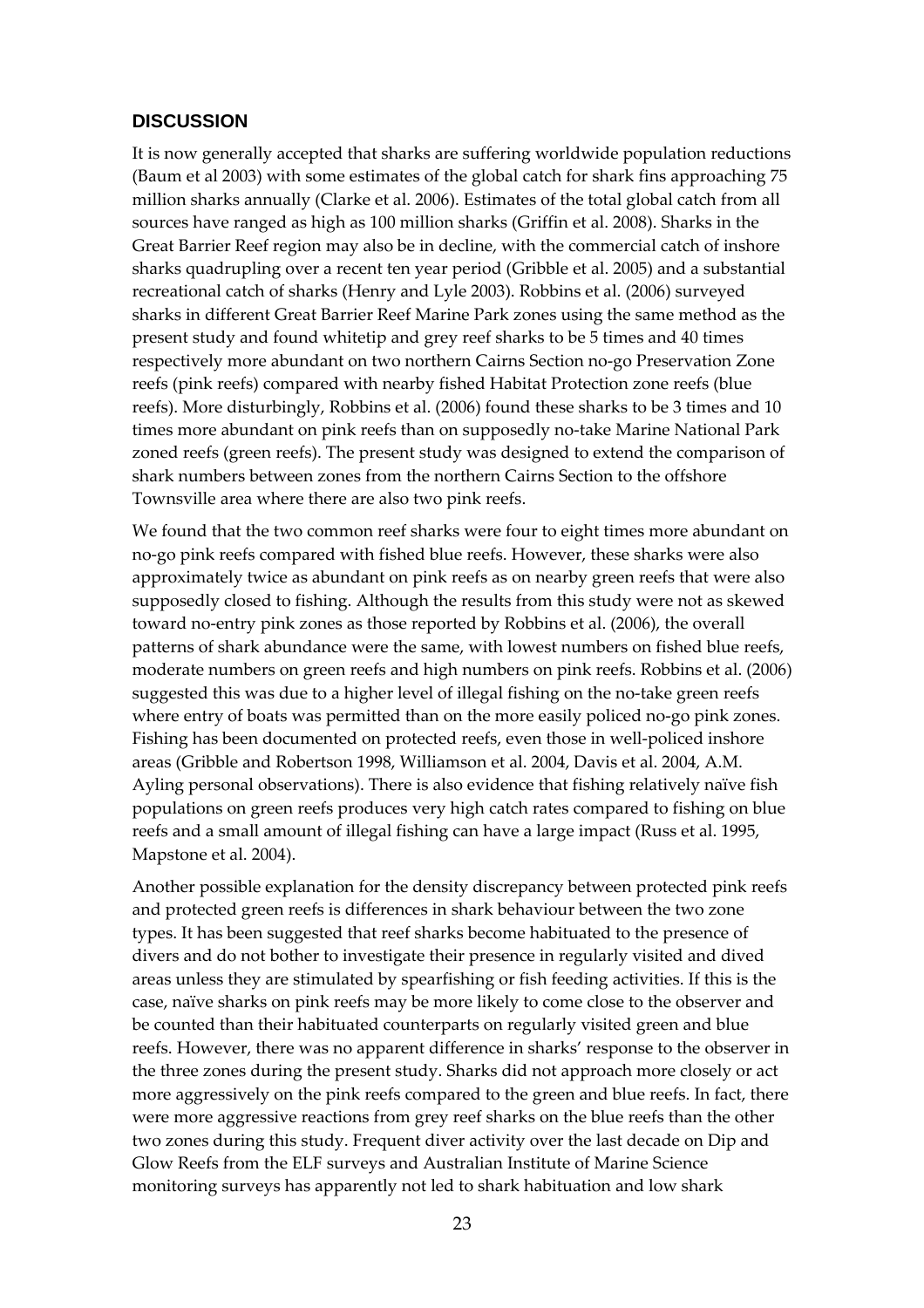sightings on these reefs (figure 6). The high diver‐observer counts of both species of reef sharks on Cocos‐Keeling Island, where there is constant diver activity but very limited shark fishing, supports the idea that these counts represent real differences in density rather than differences in shark observability. The present lack of shark appearance in response to spearfishing activities on many blue and green reefs (J.H. Choat personal observations during scientific collecting over two decades) also indicates that sharks are just rare on these reefs rather than habituated to nonstimulating divers.

Abundance of both reef sharks on offshore Townsville pink reefs was equivalent to the highest densities that we or Robbins et al. (2006) have recorded in all other similar shark surveys. However, densities of these sharks on Townsville blue reefs are similar to the lower limit recorded in previous surveys. This suggests that reefs in this region potentially support healthy reef shark populations but that present densities on blue reefs are well below this level and similar to other fished areas.

Abundance patterns of the major reef dwelling target species of the regional fishery were similar to those recorded for reef sharks. Common coral trout were four times as abundant on pink reefs as on blue reefs and 2.5 times as abundant on pinks reefs as on green reefs. Coral trout usually swim slightly toward diver observers and are consistent in their reactions (A.M. Ayling personal observations) so it is unlikely that these density patterns are due to differences in coral trout behaviour between pink and green reefs. This adds support to the idea that it is differences in compliance effectiveness that are responsible for the observed differences in shark densities between pink and green reefs.

Another possible reason for the observed differences in density between pink and green reefs is intrinsic ecological differences in the reefs themselves: the pink reefs may just happen to be more attractive to sharks than the blue and green reefs. However, this study and that of Robbins et al. (2006) have now surveyed four pink reefs in two widely separated regions and it is unlikely that these reefs all by chance support high densities of reef sharks. GBRMPA documentation suggests that the offshore Townsville pink reefs were selected as being representative of reefs in the area not as having any special attributes. In fact, the two Townsville pink reefs were very small reefs with relatively low habitat heterogeneity and could be considered as relatively unattractive to large predators compared with much larger reefs with more varied habitat such as Bowl and Dip Reefs. It is possible that the reason for the lack of significance difference in bluespot coral trout density between green and pink reefs is that the green reefs are much more suitable large predator habitat than the two small, relatively homogeneous pink reefs. The lack of increased density for the three non‐ targeted fish groups (haemulids, ephippids and scarids) on pink reefs compared to green and blue reefs adds further support to our suggestion that it is not reef ecology differences that are driving the shark and predatory fish density differences between zones.

Robbins et al. (2006) found no significant differences in density between fished reefs and no-take green reefs but in the present study both shark species were significantly more abundant on green reefs than on blue reefs. The most likely reason for this difference is relative compliance effectiveness. The offshore Townsville green reefs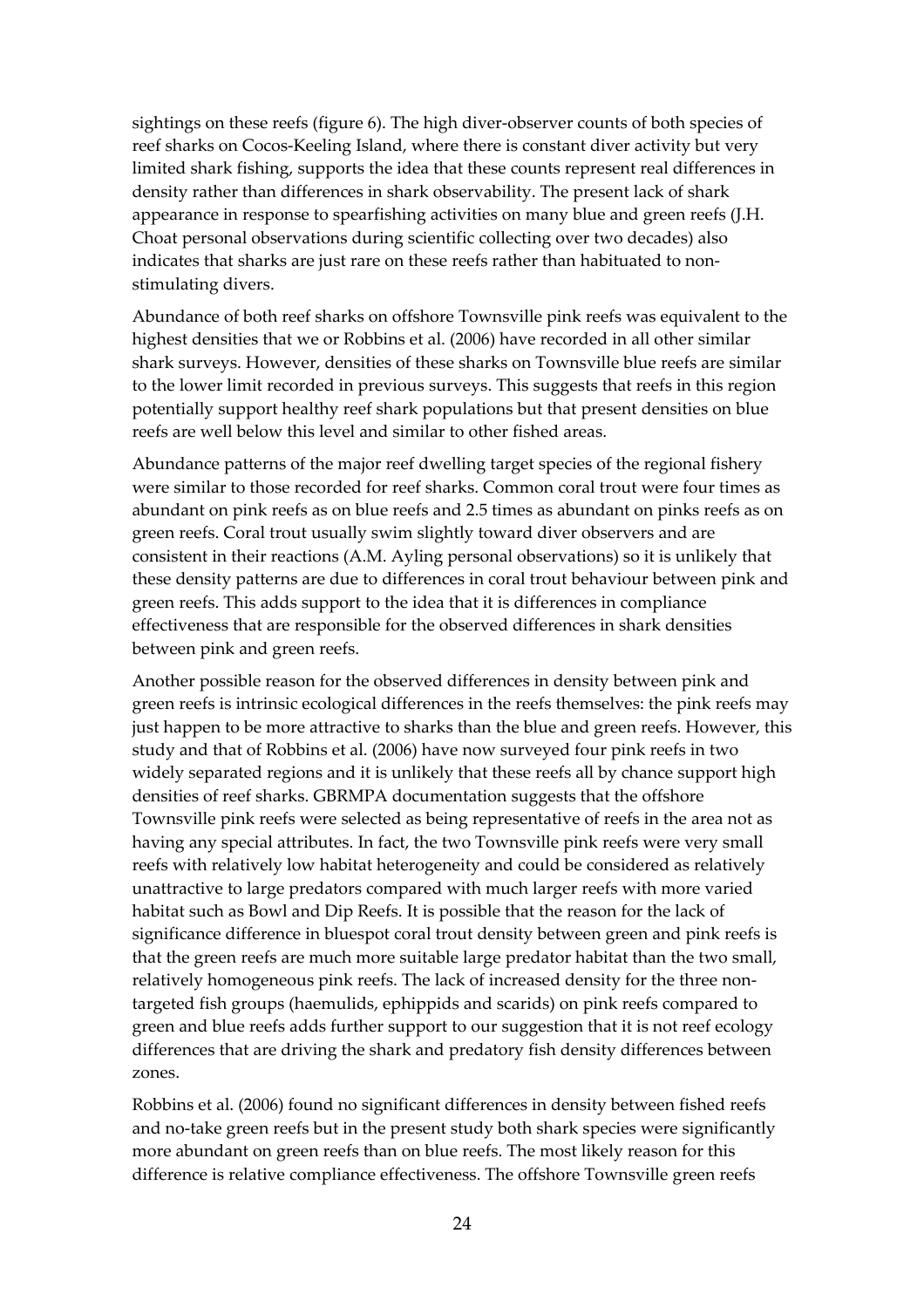have always been part of a relatively large green patch that is about 20 km across and includes six green reefs and two pink reefs that have been stable in zoning since first gazetted in 1987. This large protected zone probably makes policing easier and increases fisher compliance, at least within the core area. With the RAP re‐zoning in 2004 this green area approximately doubled in size and probably improved overall compliance on individual reefs within it. However, this offshore green and pink area is not totally effective and we observed line fishing within these reefs on several occasions prior to the RAP re‐zoning (A.M. Ayling personal observations).

Since the implementation of the RAP zoning changes on the Great Barrier Reef that increased no‐take green zones dramatically to more than 30% of the Marine Park area there is a perception that compliance has improved and that green zones are now more effective. Enforcement is unlikely to have increased to the same extent as the no‐take area and there is a need to measure compliance effectiveness. The local context to this concern includes unfavourable messages from a recent court decision on GPS effectiveness and political commentary defending fishers caught fishing in green zones. Compliance messages must be firm and unambiguous to be truly effective.

Given that there has been very little increase in the number of pink reefs in the RAP, effective compliance will be essential for the re‐zoning to have a positive effect on shark populations. Because reef sharks take about a decade to reach maturity and females only produce 12‐15 young during their lifetime (Robbins 2006) recovery of shark populations following improved compliance, or on newly created green zones, will take decades. Most studies suggest that although reef sharks are easily capable of moving between reefs they are predominantly site attached (Randall 1977) and it is unlikely that spill‐over of increased populations from areas such as pink zones that appear to offer good protection will significantly boost populations in fished zones or non‐compliant green zones. This is especially so given the small number of pink reefs in the Great Barrier Reef Marine Park.

Previous methodological studies looking at visual count methods for coral trout have suggested that wider counts are less effective than narrow 5 m wide transects (Mapstone and Ayling 1998). However, comparison of the common coral trout results from this survey with those from recent ELF visual surveys on the same reefs using traditional 5 m wide transects suggests that wider counts can give accurate results, at least when the underwater visibility is 20 m or greater as it was during the present study. This assumes densities have not changed significantly over the past two years on these reefs. The timed 20 m wide transect has been used over the past decade to survey sharks, Maori wrasse, large predatory fish and large herbivorous fish such as the parrotfishes *Chlorurus microrhinus* and *Bolbometopon muricatum* (Choat and Pears 2003). This method has proven to be cost effective and is a powerful way of assessing population densities of large, relatively rare or uncommon reef fishes and elasmobranchs.

The results from this survey when combined with those reported by Robbins et al. (2006) have important implications for reef managers. There is good evidence that protected reefs have been subjected to illegal fishing in the past (Gribble and Robertson 1998, Williamson et al. 2004, Davis et al. 2004). Despite current perceptions managers should not assume that the increased no-take area provided under the RAP program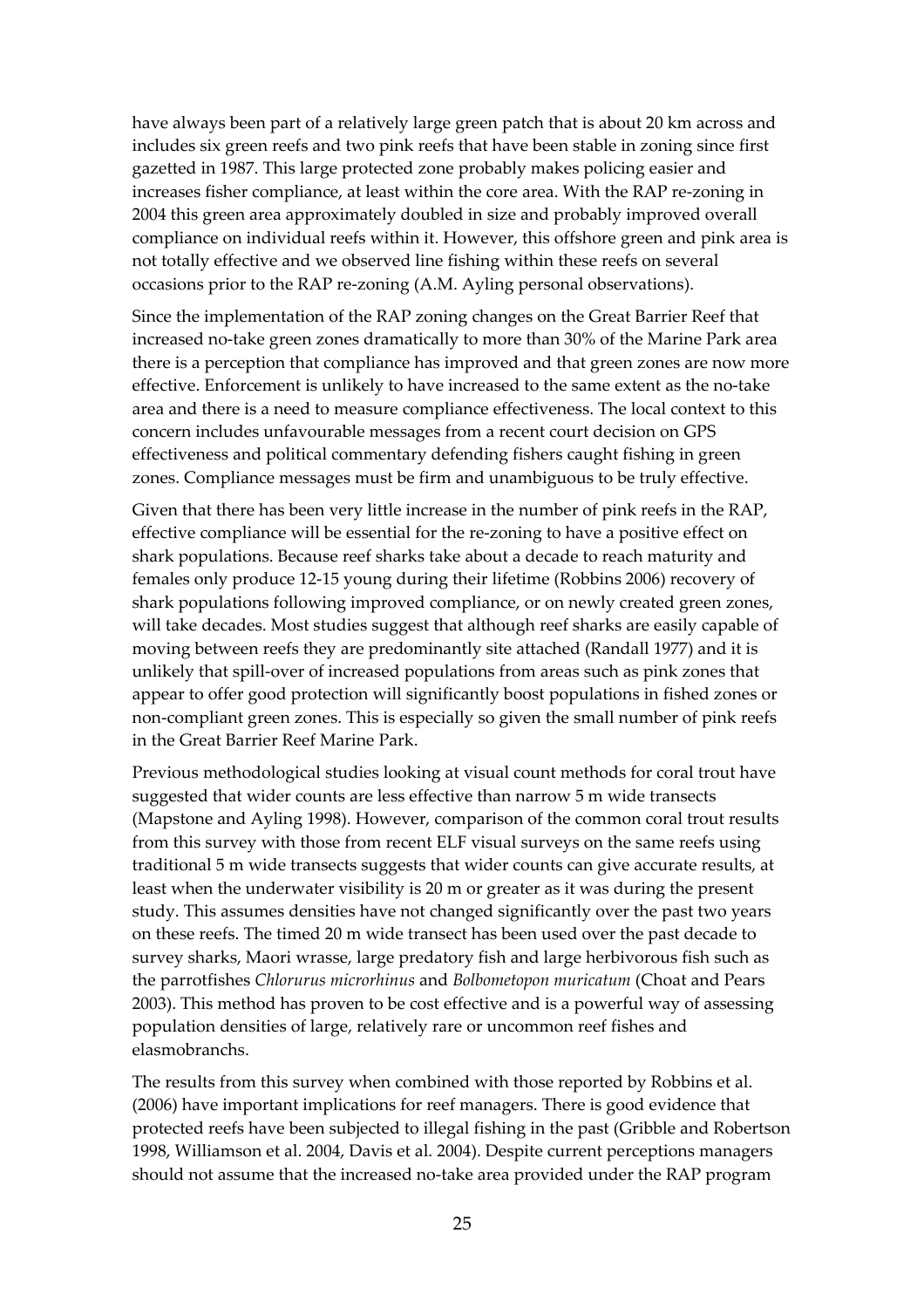will give real increases in the level of protection for shark populations on the Great Barrier Reef. It is clear that increased effort on policing is required, especially now that the protected area is much greater. At the same time, deterrents to illegal fishing should be increased and all efforts should focus on getting unambiguous compliance messages out to the fisher community. It has been reported that the majority of committed fishers, (i.e. those that spend the most time fishing and catch the most fish) believed that the RAP extensions to the zoning plan were unnecessary and unlikely to reduce the impact of fishing on the Great Barrier Reef (Sutton and Li 2008). Improved education campaigns, such as pushing the message that protection is good for future fishing, should be implemented to overcome these poor perceptions of the value of protection amongst committed fishers. Consideration should also be given to a substantial increase in the size and number of no‐go Preservation Zones. Incorporating a number of adjacent reefs into more extensive pink zones would further increase their effectiveness.

This study suggests a number of avenues for further research into reef shark abundances and the effectiveness of the Great Barrier Reef Marine Park zoning. Shark and large predator counts could be extended to other regions of the Great Barrier Reef, notably the offshore Whitsunday/Hydrographers Passage area where there are four long established pink reefs and long established green reefs and the Swain Group where there are also four long-established pink reefs and long established green reefs. The Swain Group reefs would make very effective comparisons because there is a wide selection of green and blue reefs close to the pink reefs that have very similar sizes and shelf positions. This would minimise potential confounding factors. It would also be very useful to carry out surveys in the Far Northern Management Area of the Marine Park where reef shark numbers were very high in the late 1970s and 1980s (A.M. Ayling personal observations).

It would be very useful to investigate the issue of shark counts possibly being affected by behavioural differences between naïve sharks on pink reefs and those from visited green and blue reefs that are habituated to divers. One possible way would be to carry out three surveys at approximately weekly intervals on two pink reefs and see if shark sightings decrease over successive counts. Logistically this could easily be combined with a survey of the Swain Group reefs.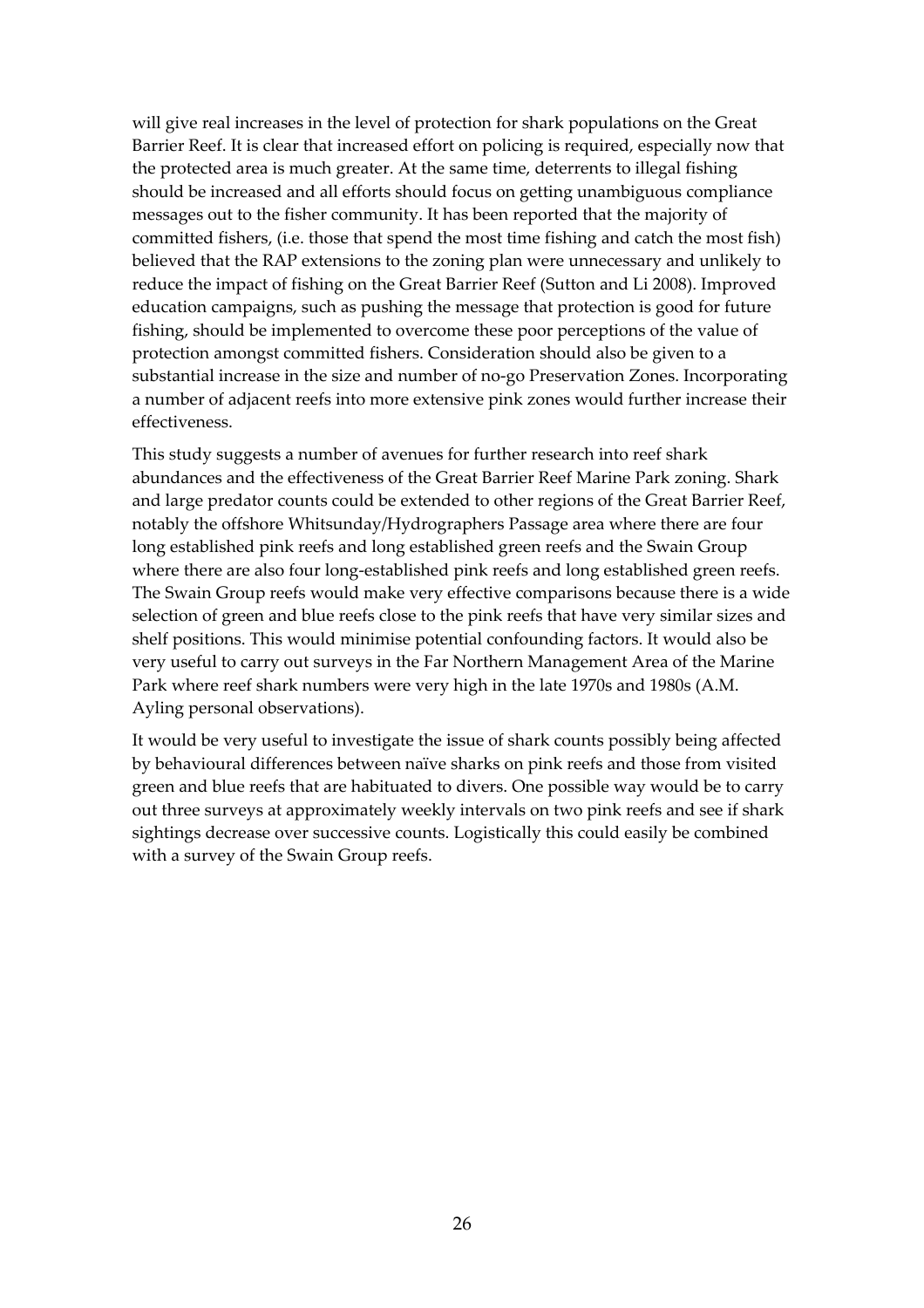## **REFERENCES**

Ayling A.M. and Ayling A.L. 1986. *Summary of Coral Trout density data collected on the Great Barrier Reef between 1983 and 1986*. Unpublished report to the GBRMPA, Townsville. 224 pp.

Ayling A.M. and Ayling A.L. 1988. *Abundance, Distribution and Length Frequencies of a Group of Large Piscivorous Fishes Plectropomus spp. (Pisces; Serranidae) on the Great Barrier Reef*. Unpublished report to the GBRMPA. Townsville. 16 pp.

Ayling A.M. and Ayling A.L. 1998. *Bramble Reef replenishment area: Third post‐opening survey*. Unpublished report to the GBRMPA. Townsville. 63 pp.

Ayling A.M., Ayling A.L. and Mapstone B.D. 1992 *Possible effects of protection from fishing pressure on recruitment rates of the coral trout (Plectropomus leopardus: serranidae)*. Proceedings of the 1991 Recruitment Workshop of the Australian Society for Fish Biology.

Baum J.K., Myers R.A., Kehler D.G., Worm B., Hartley S.J. and Doherty P.A. 2003. Conservation and collapse of shark populations in the northwest Atlantic. *Science* 299:389‐392.

Ceccarelli D., Choat J.H., Ayling A.M., Richards Z., van Herwerden L., Ayling A.L. Ewels G., Hobbs J.P. and Cuff B. 2008. *Coringa‐Herald National Nature Reserve Marine Survey – October 2007*. Report to the Department of the Environment, Water, Heritage and the Arts by C&R Consulting and James Cook University. 56 pp.

Choat J.H. 2004. *Apex Predators (sharks) and their prey at the Cocos‐Keeling Islands*. Unpublished report to National Geographic. 23 pp.

Choat J.H. and Pears R.J. 2003. A rapid quantitative survey method for large, vulnerable reef fishes. In: Wilkinson C., Green A., Almany J. and Dionne S. (Eds.). *Monitoring coral reef marine protected areas: a practical guide on how monitoring can support effective management of MPAs*. Version 1. Australian Institute of Marine Science, Townsville.

Choat J.H., Van Herwerden L, Robbins, W.D., Hobbs J.P. and Ayling A.M. 2006. *A report on the ecological surveys undertaken at Middleton and Elizabeth Reefs*. Unpublished report to the Commonwealth Department of Environment and Heritage. 61 pp.

Clarke S.C., McAllister M.K., Milner‐Gulland E.J., Kirkwood G.P. , Michielsens C.G.J., Agnew D.J., Pikitch E.K., Nakano H. and Shivji M.S. 2006. Global estimates of shark catches using trade records from commercial markets. *Ecology Letters* 9: 1115‐1126.

Davis K.L.F., Russ G.R., Williamson D.H. and Evans R.D. 2004. Surveillance and poaching on inshore reefs of the Great Barrier Reef Marine Park. *Coastal Management* 32: 373‐387.

Henry G.W. and Lyle J.M. 2003. *The national recreational and indigenous fishing survey*. Tasmanian Aquaculture and Fisheries Institute.

Gribble N.A. and Robertson J.W.A. 1998. Fishing effort in the far northern cross shelf area closure of the Great Barrier Reef Marine Park: the effectiveness of area closures. *Journal of Environmental Management* 52: 53‐67.